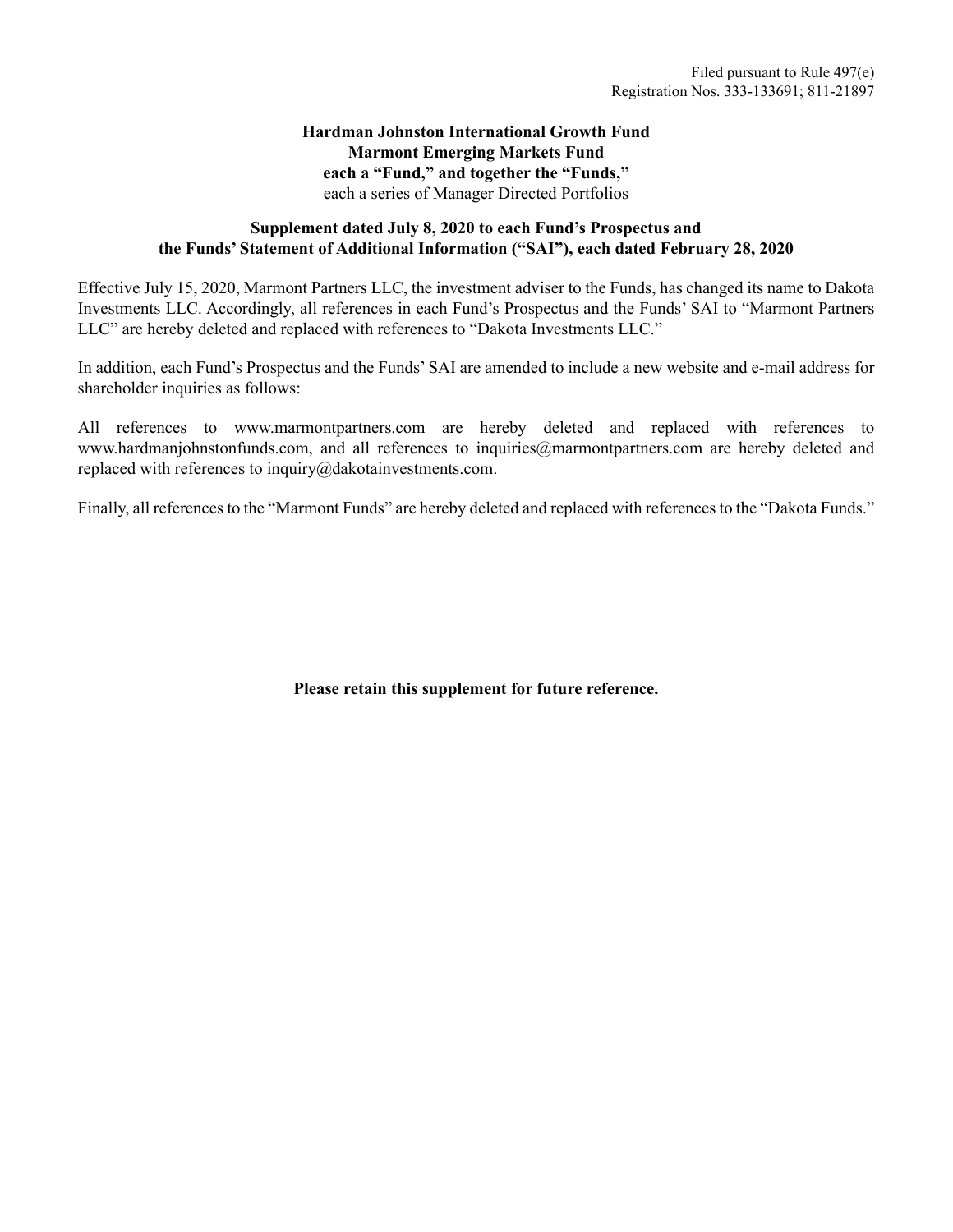

**Hardman Johnston International Growth Fund (formerly, Marmont Redwood International Equity Fund) Institutional Shares** (Trading Symbol: HJIGX) **Retail Shares** (Trading Symbol: HJIRX)

> **Prospectus** February 28, 2020 Telephone: 1-833-627-6668 www.marmontpartners.com

Beginning on January 1, 2021, as permitted by regulations adopted by the U.S. Securities and Exchange Commission, paper copies of the Fund's annual and semi-annual shareholder reports will no longer be sent by mail, unless you specifically request paper copies of the reports from the Fund or from your financial intermediary, such as a broker dealer or bank. Instead, the reports will be made available on the Fund's website, www.marmontpartners.com, and you will be notified by mail each time a report is posted and provided with a website link to access the report.

If you already elected to receive shareholder reports electronically, you will not be affected by this change and you need not take any action. You may elect to receive shareholder reports and other communications from the Fund electronically anytime by contacting your financial intermediary (such as a broker-dealer or a bank) or, if you are a direct investor, by calling 1-833-627-6668, sending an e-mail request to inquiries@marmontpartners.com, or by enrolling at www.marmontpartners.com.

You may elect to receive all future reports in paper free of charge. If you invest through a financial intermediary, you can contact your financial intermediary to request that you continue to receive paper copies of your shareholder reports. If you invest directly with the Fund, you can call 1-833-627-6668 or send an email request to inquiries@marmontpartners.com to let the Fund know you wish to continue receiving paper copies of your shareholder reports. Your election to receive reports in paper will apply to all funds held in your account if you invest through your financial intermediary or all funds held with the fund complex if you invest directly with the Fund.

**The Securities and Exchange Commission ("SEC") has not approved or disapproved of these securities or determined if this Prospectus is truthful or complete. Any representation to the contrary is a criminal offense.**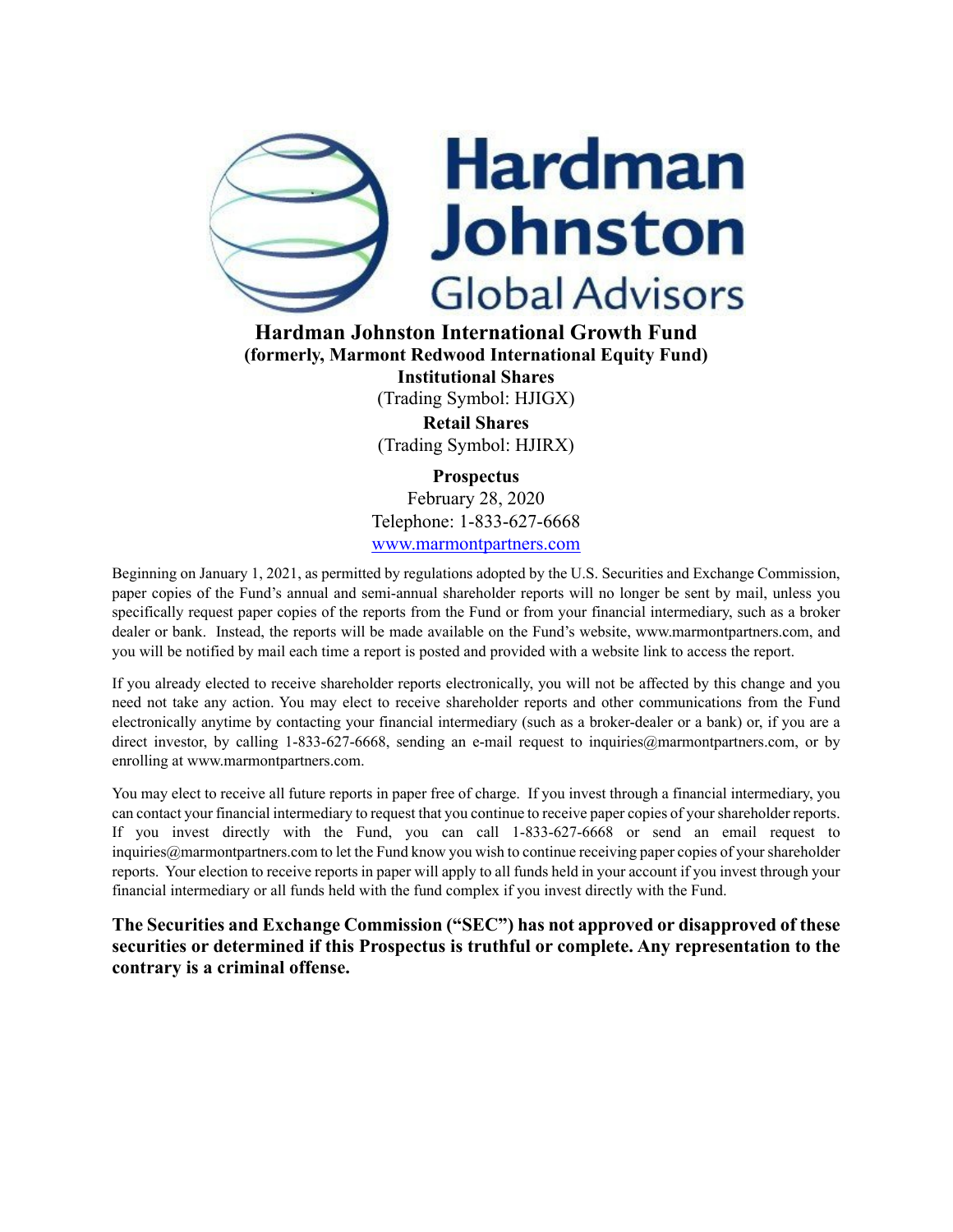## Hardman Johnston International Growth Fund

a series of Manager Directed Portfolios (the "Trust")

## **TABLE OF CONTENTS**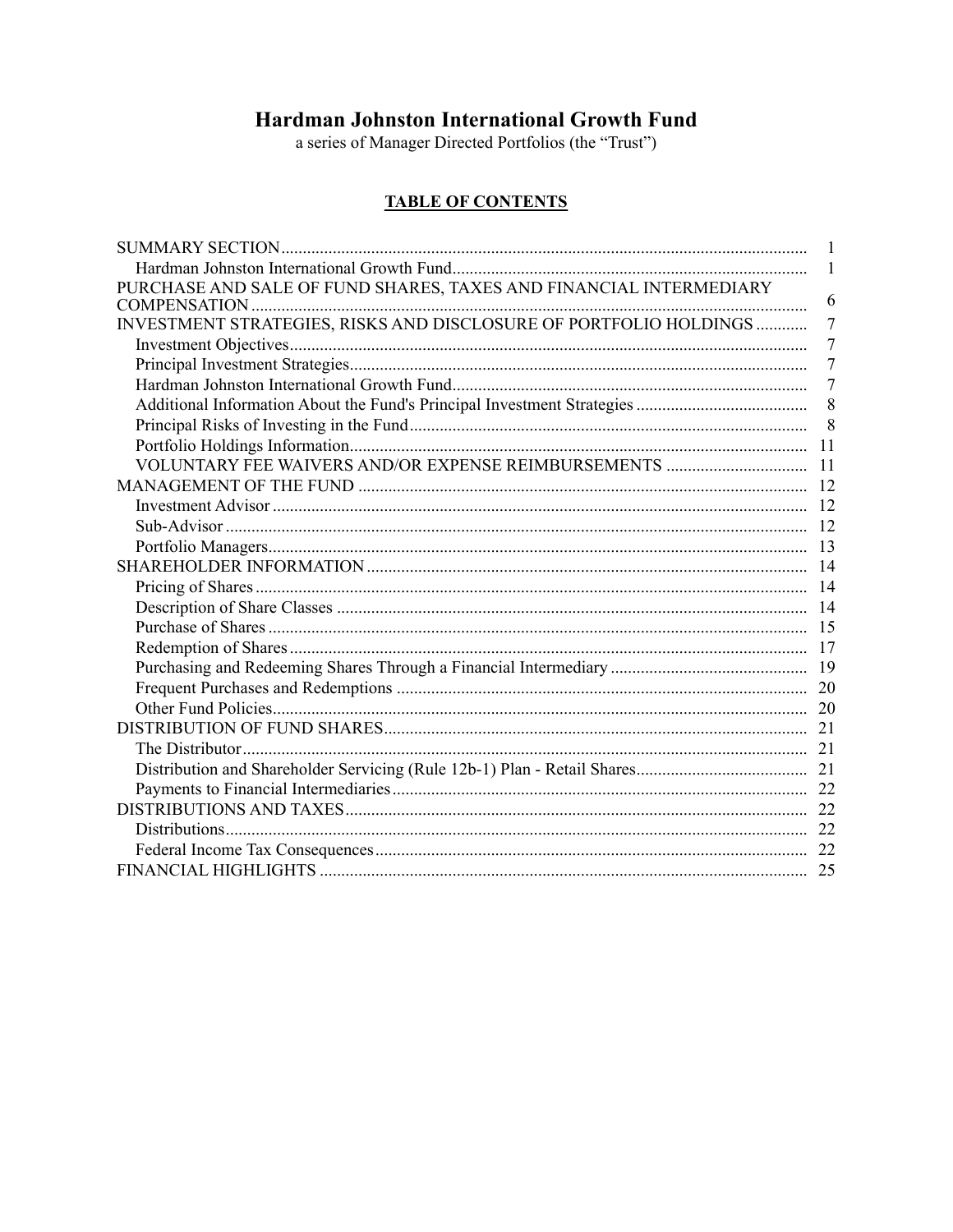#### <span id="page-3-1"></span><span id="page-3-0"></span>**Hardman Johnston International Growth Fund**

#### **Investment Objective**

The Hardman Johnston International Growth Fund (the "International Growth Fund" or "Fund") seeks longterm capital appreciation.

#### **Fees and Expenses of the Fund**

This table describes the fees and expenses that you may pay if you buy and hold shares of the International Growth Fund.

| <b>Shareholder Fees</b><br>(fees paid directly from your investment)                                                          | <b>Institutional</b><br><b>Shares</b> | Retail<br><b>Shares</b> |
|-------------------------------------------------------------------------------------------------------------------------------|---------------------------------------|-------------------------|
|                                                                                                                               | None                                  | None                    |
| <b>Annual Fund Operating Expenses</b><br>(expenses that you pay each year as a percentage of the<br>value of your investment) |                                       |                         |
| <b>Management Fees</b>                                                                                                        | 1.00%                                 | 1.00%                   |
| Distribution and/or Service(12b-1) Fees                                                                                       | None                                  | 0.25%                   |
| Other Expenses                                                                                                                | 3.57%                                 | 3.63%                   |
| <b>Total Annual Fund Operating Expenses</b>                                                                                   | 4.57%                                 | 4.88%                   |
| Less: Fee Waiver and/or Expense Reimbursement                                                                                 | $-3.57\%$                             | $-3.63%$                |
| Total Annual Fund Operating Expenses After Fee Waiver<br>and/or Expense Reimbursement <sup>(1)</sup>                          | 1.00%                                 | 1.25%                   |

Marmont Partners LLC (the "Advisor"), the Fund's investment advisor, has contractually agreed to waive its management fees and/or reimburse Fund expenses to ensure that Total Annual Fund Operating Expenses (excluding any front-end or contingent deferred loads, Rule 12b-1 plan fees, shareholder servicing plan fees, taxes, leverage (*i.e.*, any expenses incurred in connection with borrowings made by the Fund), interest (including interest incurred in connection with bank and custody overdrafts), brokerage commissions and other transactional expenses, expenses incurred in connection with any merger or reorganization, dividends or interest on short positions, acquired fund fees and expenses or extraordinary expenses such as litigation (collectively, "Excludable Expenses")) do not exceed 1.00% of the Fund's average daily net assets, through at least February 28, 2021, unless terminated sooner by, or with the consent of, the Trust's Board of Trustees (the "Board of Trustees"). To the extent the Fund incurs Excludable Expenses, Total Annual Fund Operating Expenses After Fee Waiver and/or Expense Reimbursement will exceed 1.00%. The Advisor may request recoupment of previously waived fees and paid expenses from the Fund for three years from the date such fees and expenses were waived or paid, if such reimbursement will not cause the Fund's total expense ratio to exceed the expense limitation in place at the time of the waiver and/or expense payment and the expense limitation in place at the time of the recoupment.

#### **Example**

This Example is intended to help you compare the costs of investing in the Fund with the cost of investing in other mutual funds. The Example assumes that you invest \$10,000 in the Fund for the time periods indicated and then redeem all of your shares at the end of those periods. The Example also assumes that your investment has a 5% return each year and that the Fund's operating expenses remain the same. The fee waiver/expense reimbursement arrangement discussed in the table above is reflected only through February 28, 2021. Although your actual costs may be higher or lower, based on these assumptions, your costs would be:

| <b>Share Class</b>          |       | <b>One Year Three Years Five Years Ten Years</b> |         |         |
|-----------------------------|-------|--------------------------------------------------|---------|---------|
| <b>Institutional Shares</b> | \$102 | \$1,057                                          | \$2,020 | \$4.463 |
| Retail Shares               | \$127 | \$1,141                                          | \$2,157 | \$4,709 |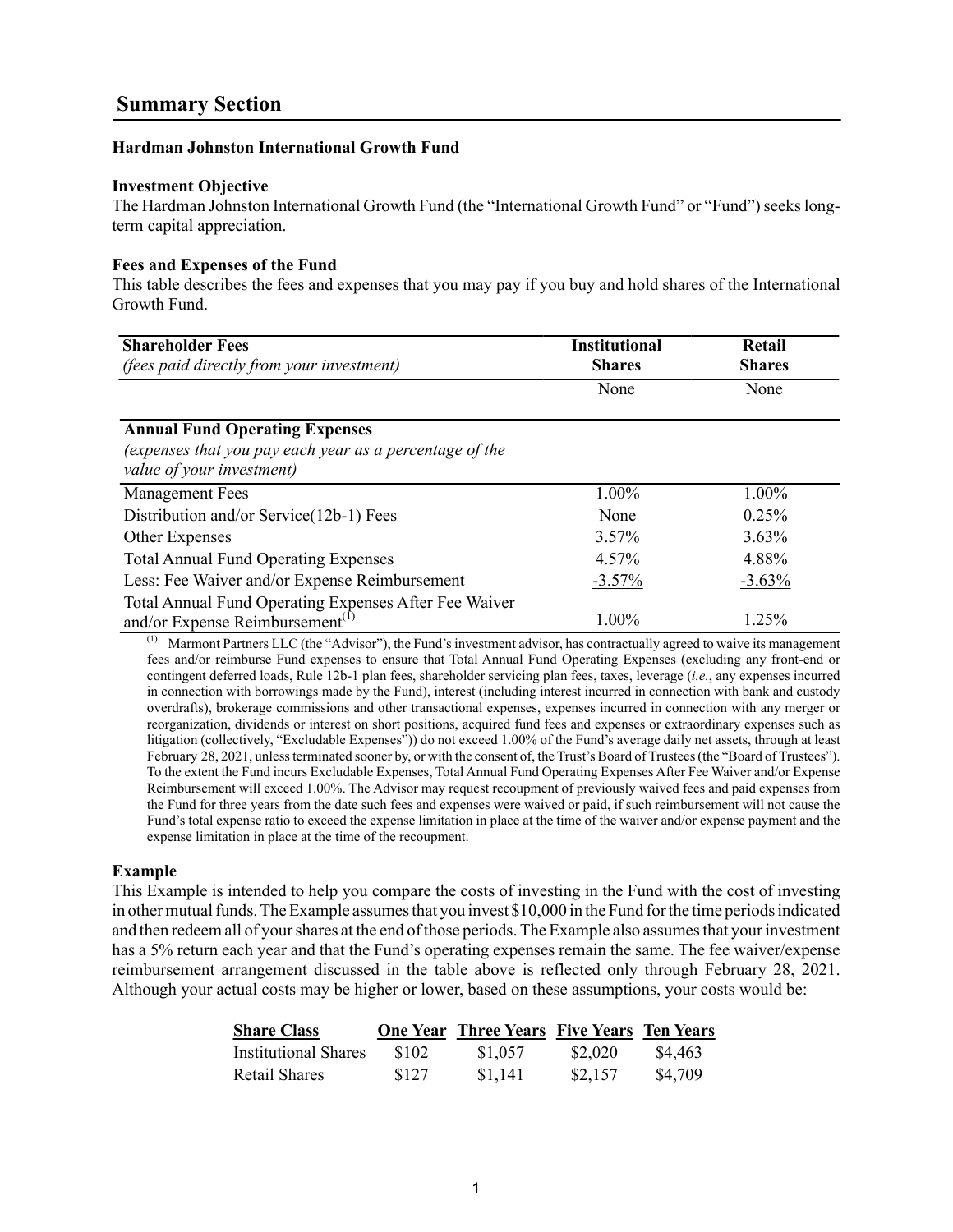#### **Portfolio Turnover**

The Fund pays transaction costs, such as commissions, when it buys and sells securities (or "turns over" its portfolio). A higher portfolio turnover rate may generate higher transaction costs and may result in higher taxes when Fund shares are held in a taxable account. These costs, which are not reflected in the annual fund operating expenses or in the Example, affect the Fund's performance. For the fiscal year ended October 31, 2019, the portfolio turnover rate for the Fund was 81% of the average value of its portfolio.

#### **Principal Investment Strategies**

The International Growth Fund seeks to achieve its investment objective by investing in a portfolio that primarily consists of securities of established companies that are domiciled in various countries throughout the world, excluding the U.S. The Fund typically invests in securities of issuers from at least six or more non-U.S. countries and at least eight industries. The Fund holds a maximum of 25% of its net assets of companies in any single industry. The countries within the MSCI ACWI ex USA Index (the "Index") in which the Fund will invest will be determined by by the Fund's sub-advisor, Hardman Johnston Global Advisors LLC ("Hardman Johnston" or the "Sub-Advisor").

Under normal circumstances, the International Growth Fund will invest at least 80% of its net assets (plus any borrowings for investment purposes) in equity securities, without regard to market capitalization. The Fund's investments will generally consist of common stocks traded on a public securities exchange or market organized and regulated pursuant to the laws of the jurisdiction of such exchange. The Fund may also invest in American Depositary Receipts ("ADRs") (including unsponsored ADRs), Global Depositary Receipts, ("GDRs"), European Depositary Receipts ("EDRs"), and International Depositary Receipts ("IDRs"). The International Growth Fund may invest in securities of companies located or operating within developed markets, as well as emerging markets. Emerging markets are those countries (1) included in emerging market or equivalent classifications by the United Nations (and its agencies); (2) having per capita income in the low to middle ranges, as determined by the World Bank; or (3) designated by the MSCI ACWI ex USA Index. The Fund may also invest in pre-emerging markets, also known as frontier markets.

#### **Principal Risks**

Before investing in the International Growth Fund, you should carefully consider your own investment goals, the amount of time you are willing to leave your money invested, and the amount of risk you are willing to take. Remember, in addition to possibly not achieving your investment goals, you could lose all or a portion of your investment in the Fund over long or even short periods of time. The principal risks of investing in the Fund are:

- *General Market Risk*. The Sub-Advisor's strategies are subject to market risk, including, but not limited to, directional price movements, deviations from historical pricing relationships, changes in the regulatory environment and changes in market volatility.
- *Management Risk*. There can be no assurance that the Fund will achieve its investment objective. The success of the Fund is significantly dependent on the expertise of the Sub-Advisor. The Sub-Advisor's past performance cannot be considered as an indication of the future results of the Sub-Advisor or the Fund.
- *Equity Market Risk*. The Fund's equity investments may involve substantial risks and may be subject to wide and sudden fluctuations in market value, with a resulting fluctuation in the amount of profits and losses. Equity prices are directly affected by issuer-specific events, as well as general market conditions.
- *Foreign Securities Risk*. Foreign securities investments present special considerations not typically associated with investments in domestic securities. Currency exchange rates and regulations may cause fluctuation in the value of foreign securities.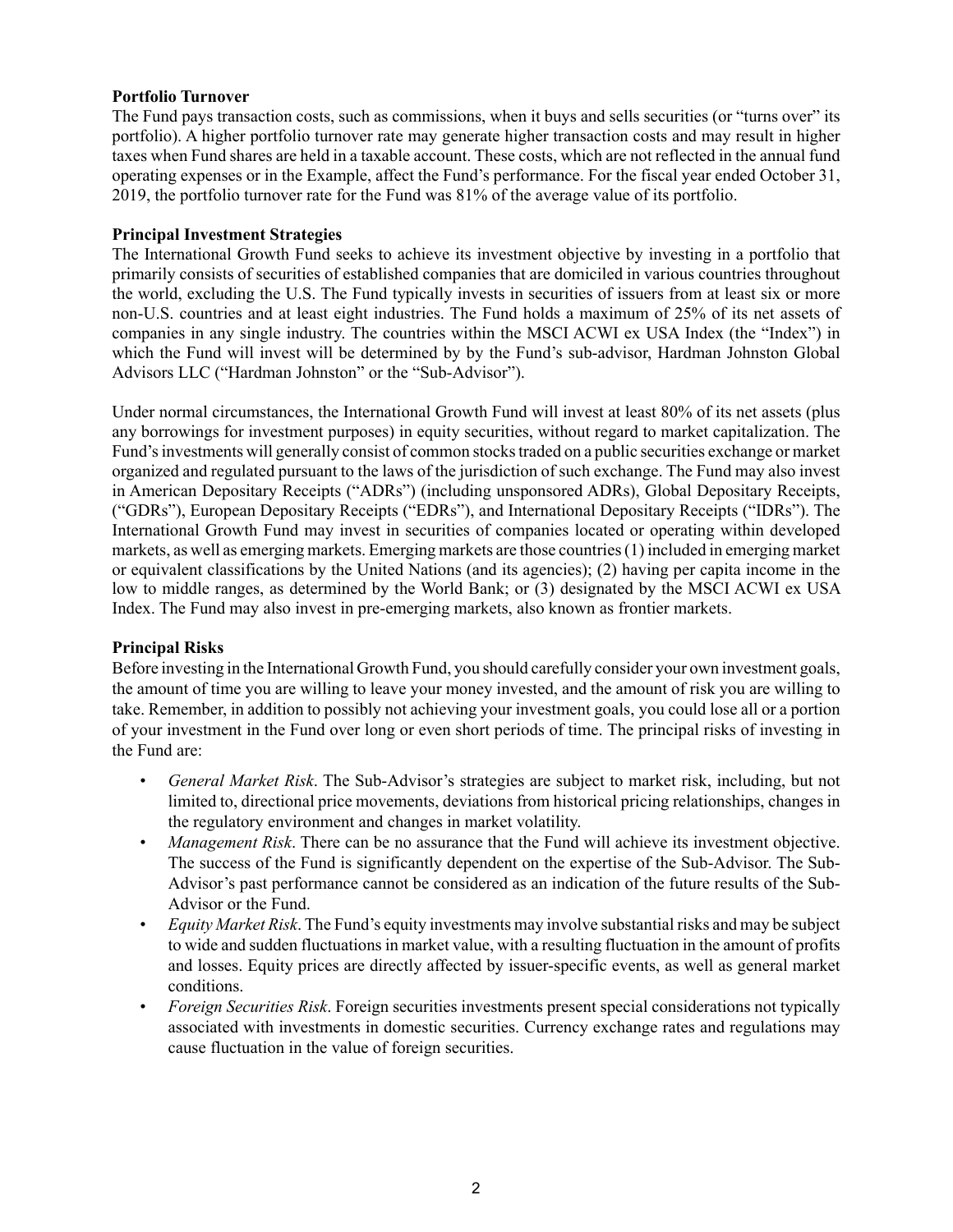- *Emerging and Frontier Markets Risk*. Countries in emerging markets are generally more volatile and can have relatively unstable governments, social and legal systems that do not protect shareholders, economies based on only a few industries, and securities markets that trade a small number of issues. Frontier market countries generally have smaller economies and even less developed capital markets than emerging markets. As a result, the risks of investing in emerging markets are magnified in frontier markets, and include potential for extreme price volatility and illiquidity; government ownership or control of parts of private sector and of certain companies; trade barriers, exchange controls, managed adjustments in relative currency values and other protectionist measures; and relatively new and unsettled securities laws.
- *Foreign Currency Risk*. The Fund may invest in securities or other instruments denominated in non-U.S. currencies. Such investments involve currency risks, including unfavorable currency exchange rate developments and political or governmental intervention in currency trading or valuation. These risks are higher in emerging markets.
- *Depositary Receipts Risk.* The Fund may invest its assets in securities of foreign issuers in the form of ADRs, EDRs, GDRs and IDRs, which are securities representing securities of foreign issuers. The risk of such depositary receipts includes many of the risks associated with investing directly in foreign securities, such as currency rate fluctuations and political and economic instability.
- *Large Capitalization Risk*. Larger, more established companies may be unable to respond quickly to new competitive challenges such as changes in technology and consumer tastes. Larger companies also may not be able to attain the high growth rates of successful smaller companies.
- *Medium and Small Capitalization Risk*. Investing in medium and small capitalization companies may involve special risks because those companies may have narrower product lines, more limited financial resources, fewer experienced managers, dependence on a few key employees, and a more limited trading market for their stocks, as compared with larger companies. Securities of medium and smaller capitalization issuers may be subject to greater price volatility and may decline more significantly in market downturns than securities of larger companies.
- *Non-Diversification Risk*. Because the Fund is "non-diversified," it may invest a greater percentage of its assets in the securities of a single issuer. As a result, a decline in the value of an investment in a single issuer could cause the Fund's overall value to decline to a greater degree than if the Fund held a more diversified portfolio.
- *Liquidity Risk*. From time to time trading opportunities may be more limited for a particular security or type of instrument in which the Fund may invest, making it more difficult to sell an investment at a favorable price or time or in response to a specific economic event. Consequently, the Fund may have to accept a lower price to sell an investment, sell other securities to raise cash or give up an investment opportunity, any of which could have a negative effect on its performance. Infrequent trading may also lead to an increase in a security's price volatility.
- *Valuation Risk*. The sale price the Fund could receive for any particular portfolio investment may differ from the Fund's valuation of the investment, particularly for securities that trade in thin or volatile markets or that are valued using a fair value methodology.
- *Cybersecurity Risk*. The Fund, the Advisor, and the Sub-Advisor are each subject to risks associated with a breach in its cybersecurity. Cybersecurity is a generic term used to describe the technology, processes, and practices designed to protect networks, systems, computers, programs, and data from hacking by other computer users, other unauthorized access, and the resulting damage and disruption of hardware and software systems, loss or corruption of data, as well as misappropriation of confidential information. Cyber incidents affecting the Fund or its service providers may cause disruptions and impact business operations, potentially resulting in financial losses, interference with the Fund's ability to calculate its NAV, impediments to trading, the inability of shareholders to transact business, violations of applicable privacy and other laws, regulatory fines, penalties, reputational damage, reimbursement or other compensation costs, or additional compliance costs.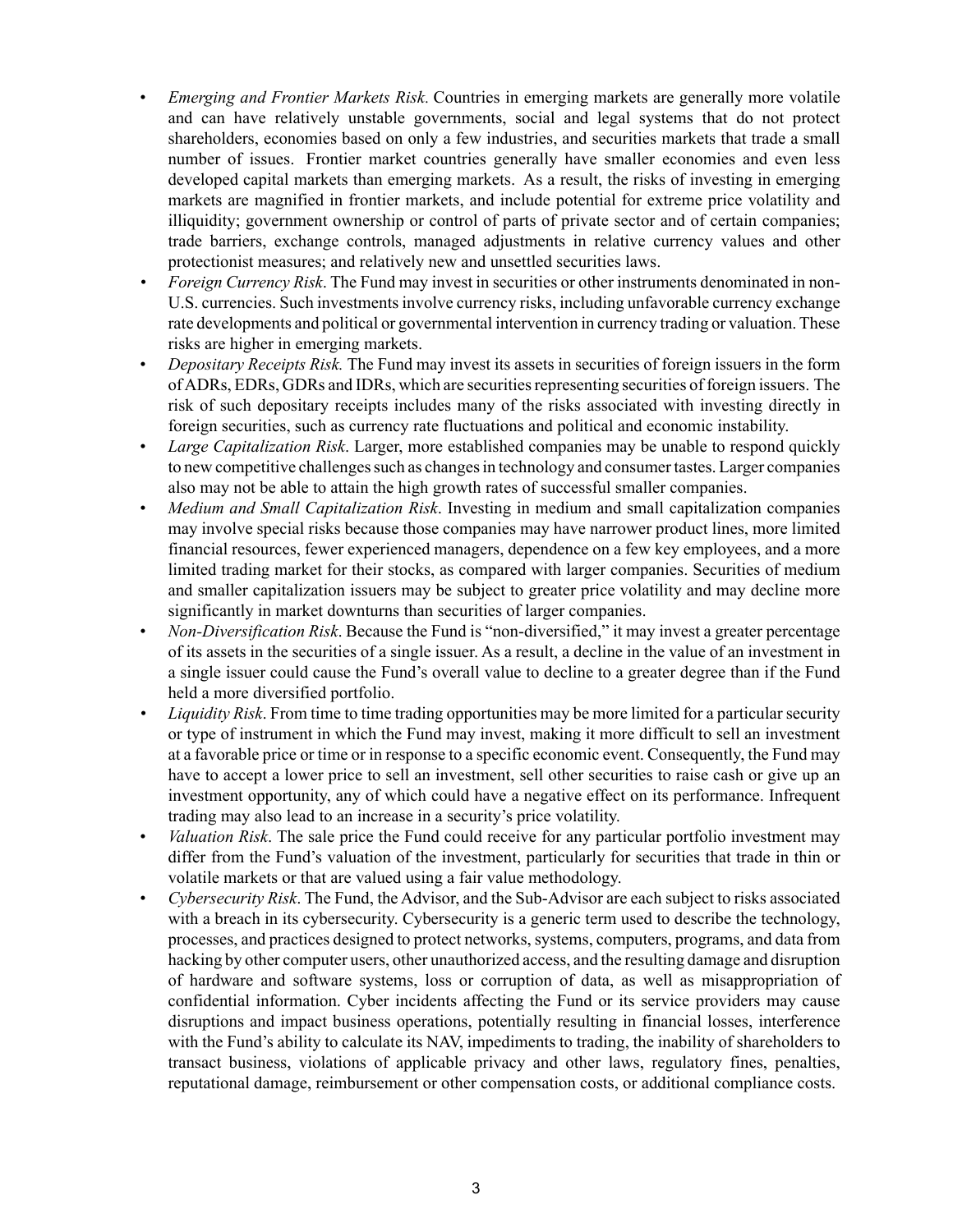#### **Performance**

From February 14, 2018 (the Fund's inception) to December 31, 2019, the Fund was managed by Redwood Investments LLC, the predecessor sub-advisor to the Fund. Hardman Johnston became the Fund's subadvisor effective January 1, 2020.

The bar chart and performance table below illustrate the risk and volatility of an investment in the Fund by showing the performance of the Fund for the past calendar year and by showing how the Fund's average annual returns for one year and since inception compared with those of the MSCI ACWI ex USA Net Index, which is a broad measure of market performance. Remember, the Fund's past performance, before and after taxes, is not necessarily an indication of how the Fund will perform in the future. Updated performance information is available on the Fund's website at www.marmontpartners.com.

# 30% 23.67% 20% 10%  $0\%$  $-10%$

#### **Institutional Shares\* Calendar Year Returns as of December 31**

\*The returns shown in the bar chart are for Institutional Shares. The performance of the Retail Shares will differ due to differences in expenses.

2019

During the period of time shown in the bar chart, the highest return for a calendar quarter was 10.71% for the quarter ended March 31, 2019, and the lowest return for a calendar quarter was -1.50% for the quarter ended September 30, 2019.

#### **Average Annual Total Returns**

(For the periods ended December 31, 2019)

|                                                                                           | 1 Year    | <b>Since Inception</b> |
|-------------------------------------------------------------------------------------------|-----------|------------------------|
| <b>Institutional Shares</b>                                                               |           |                        |
| Return Before Taxes                                                                       | 23.67%    | $3.27\%$               |
| Return After Taxes on Distributions                                                       | 23.31%    | $3.11\%$               |
| Return After Taxes on Distributions and Sale of Fund Shares                               | $16.27\%$ | $3.01\%$               |
| Retail Shares                                                                             |           |                        |
| Return Before Taxes                                                                       | 24.59%    | $3.54\%$               |
| <b>MSCI ACWI ex USA Net Index</b><br>(reflects no deduction for fees, expenses, or taxes) | 21.51%    | $2.40\%$               |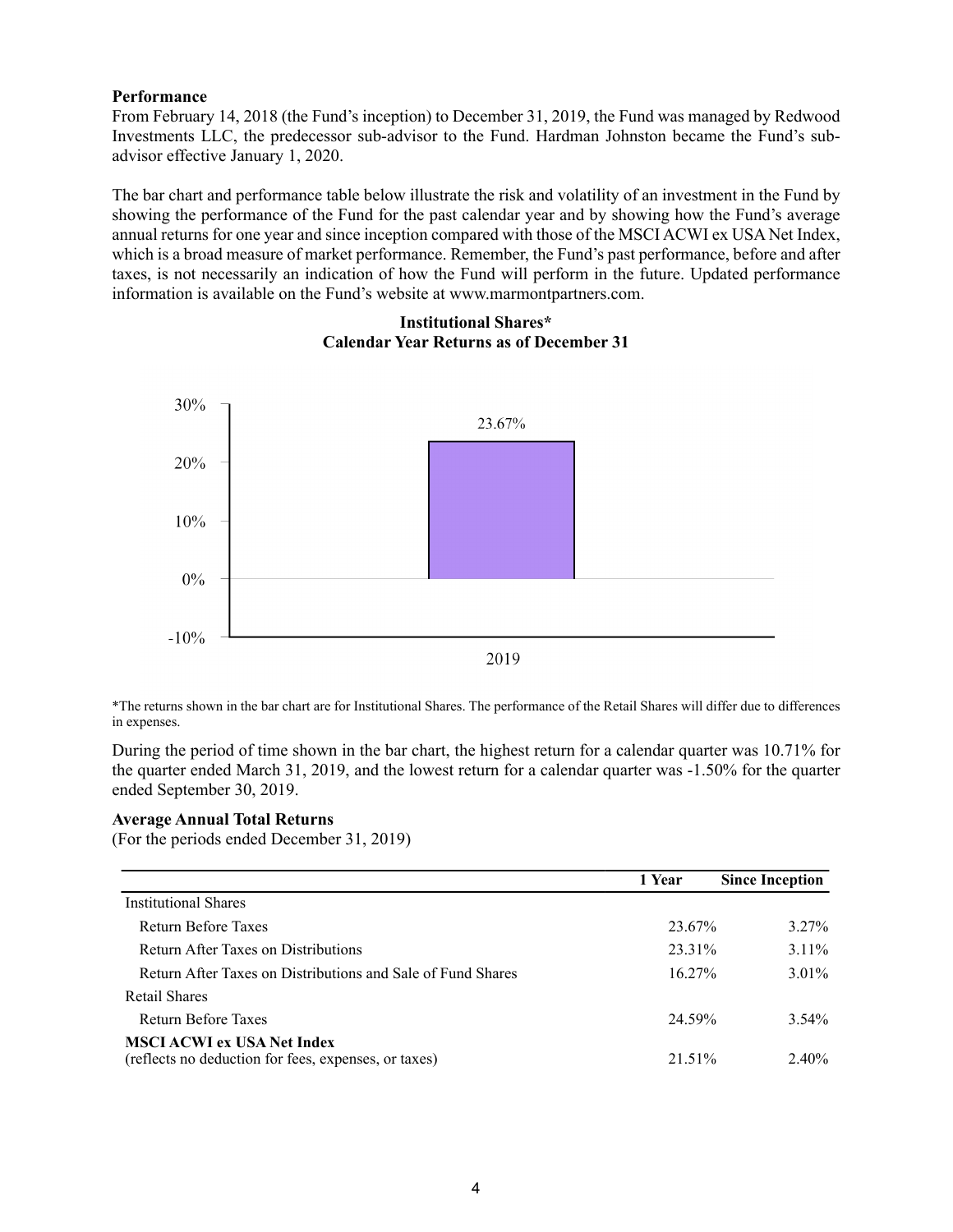Institutional Shares of the Fund commenced operations on February 14, 2018. Retail Shares of the Fund commenced operations on September 17, 2018. Performance shown for Retail Shares prior to inception (September 17, 2018) reflects the performance of Institutional Shares, and does not include expenses of the Retail Shares, which are higher than those of the Institutional Shares. The performance of the Retail Shares will differ from that of Institutional Shares due to differences in expenses.

After-tax returns are calculated using the historical highest individual federal marginal income tax rates and do not reflect the impact of state and local taxes. Actual after-tax returns depend on your tax situation and may differ from those shown, and are not relevant if you hold your shares through tax-exempt or tax-deferred arrangements, such as 401(k) plans or individual retirement accounts ("IRAs"). The after-tax returns for Retail Shares will vary.

#### **Management**

**Investment Advisor and Sub-Advisor.** Marmont Partners LLC is the Fund's investment advisor. Hardman Johnston Global Advisors LLC is the Fund's sub-advisor.

**Portfolio Managers.** Cassandra A. Hardman, CFA, CIO of International and Global Strategies and Chief Executive Officer of the Sub-Advisor, is primarily responsible for the day-to-day management of the International Growth Fund and has served as the Fund's Lead Portfolio Manager since January 1, 2020. The following members of the Sub-Advisor's International and Global Investment Team support Ms. Hardman in her role as portfolio manager for the International Growth Fund: James G. Pontone, Portfolio Manager; and Henry Woo, CFA, Director of Research, Portfolio Manager.

*For important information about the purchase and sale of Fund shares, tax information and financial intermediary compensation, please turn to "Purchase and Sale of Fund Shares, Taxes and Financial Intermediary Compensation" on page 6 of the Prospectus.*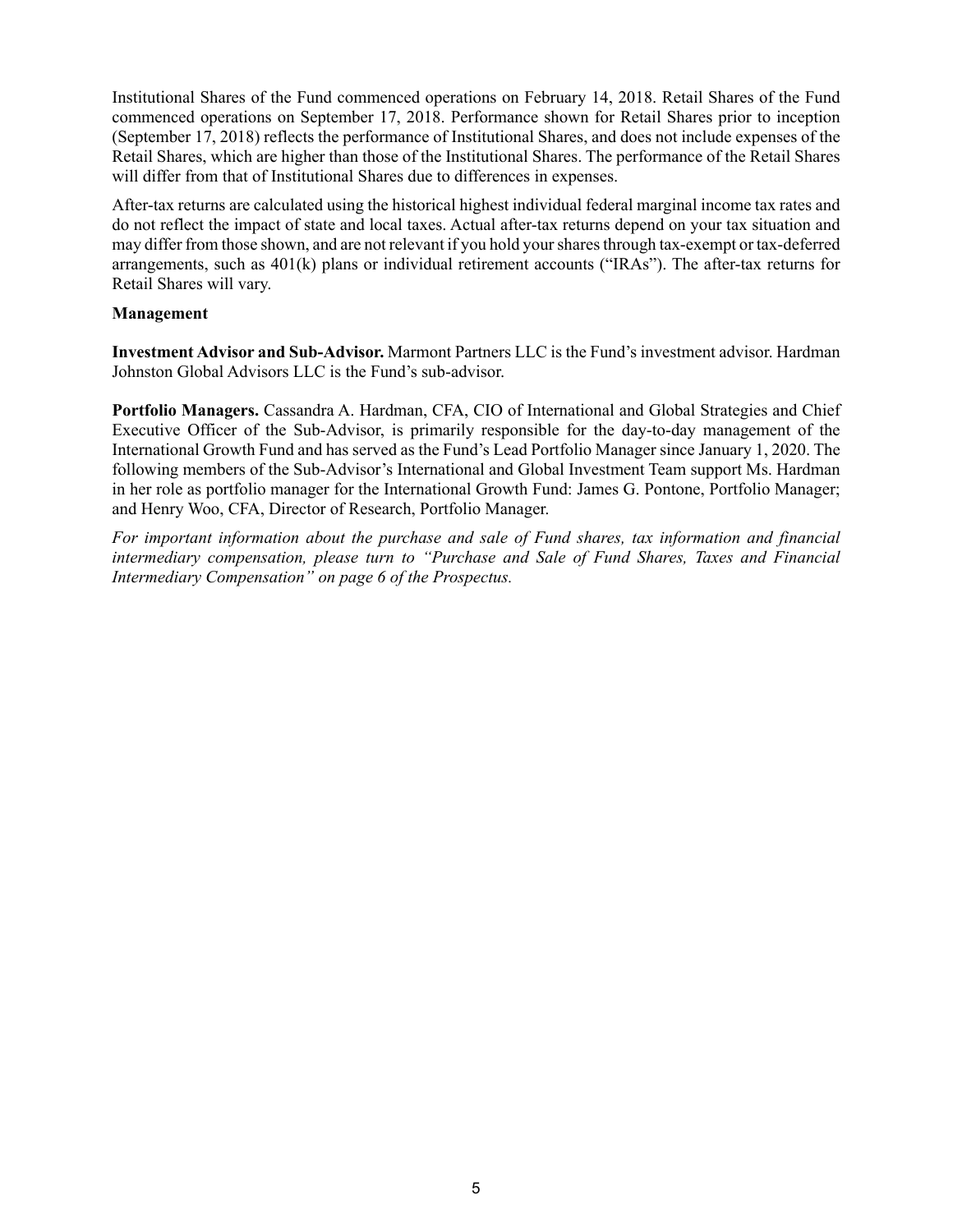## <span id="page-8-0"></span>**Purchase and Sale of Fund Shares, Taxes and Financial Intermediary Compensation**

#### **Purchase and Sale of Fund Shares**

You may purchase or redeem Fund shares on any business day by written request via mail to: Marmont Funds, c/o U.S. Bank Global Fund Services, P.O. Box 701, Milwaukee, WI 53201-0701, by telephone at 1-833-627-6668, by wire transfer or through a financial intermediary. Investors who wish to purchase or redeem Fund shares through a financial intermediary should contact the intermediary directly. The minimum initial and subsequent investment amounts are shown below.

| <b>Share Purchase Amounts</b>                | <b>Institutional Shares</b> | <b>Retail Shares</b> |
|----------------------------------------------|-----------------------------|----------------------|
| Minimum Initial Investment – All Accounts    | \$100,000                   | \$3,000              |
| Minimum Subsequent Investment – All Accounts | None                        | <b>None</b>          |

#### **Tax Information**

The Fund's distributions will be taxed as ordinary income or capital gains, unless you are investing through a tax-deferred arrangement, such as a 401(k) plan or an IRA. You may be taxed later upon withdrawal of monies from such tax-deferred arrangements.

#### **Payments to Broker-Dealers and Other Financial Intermediaries**

If you purchase Fund shares through a broker-dealer or other financial intermediary (such as a bank), the Advisor may pay the intermediary for the sale of Fund shares and related services. These payments may create conflicts of interest by influencing the broker-dealer or other intermediary and your salesperson to recommend the Fund over another investment. Ask your advisor or visit your financial intermediary's website for more information.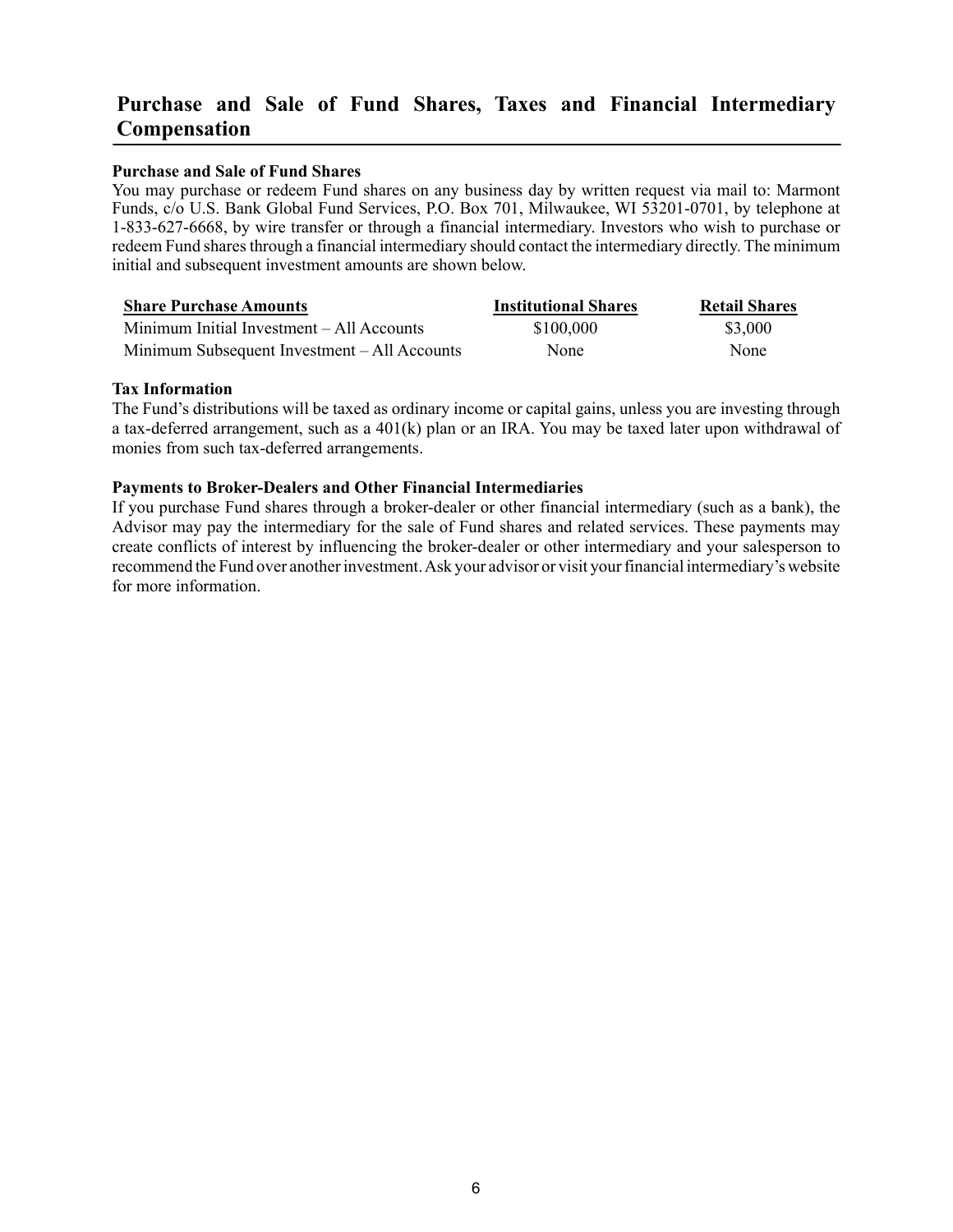## <span id="page-9-0"></span>**Investment Strategies, Risks and Disclosure of Portfolio Holdings**

#### <span id="page-9-1"></span>**Investment Objectives**

The International Growth Fund seeks long-term capital appreciation.

*Change in Investment Objective*. The Fund's investment objective may be changed without the approval of the Fund's shareholders upon 60 days'prior written notice to shareholders. However, the Fund will not make any change in its investment policy of investing at least 80% of its net assets in investments suggested by the Fund's name without first changing the Fund's name and providing shareholders with at least 60 days' prior written notice.

#### <span id="page-9-2"></span>**Principal Investment Strategies**

#### <span id="page-9-3"></span>**Hardman Johnston International Growth Fund**

The International Growth Fund seeks to achieve its investment objective by investing in a non-diversified portfolio primarily consisting of equity securities of established companies domiciled in various countries throughout the world, excluding the U.S. The Fund typically invests in securities of issuers from at least six or more non-U.S. countries and in at least eight industries. The Fund holds a maximum of 25% of its net assets of companies in any single industry. The countries within the MSCI ACWI ex USA Index (the "Index") in which the Fund will invest will be determined by Hardman Johnston.

Hardman Johnston looks for securities of companies it believes will increase in value over time. Hardman Johnston's investment philosophy is based on two key tenets: (1) earnings growth of a company drives its securities performance over time, and (2) there are short term inefficiencies in the market that create attractive opportunities to buy the securities of one or more companies.

Hardman Johnston's investment process involves four steps: idea generation, fundamental research, portfolio construction, and portfolio management. In the idea generation process, Hardman Johnston uses a proprietary screen and ranking system that distills the potential universe of international companies into a pool of companies in which the Fund may invest. The screen is run regularly and eliminates companies that Hardman Johnston expects to have less than 10% annual earnings growth over the next three to five years, based on estimates used by Hardman Johnston. Hardman Johnston's ranking system then ranks the remaining companies using an analysis of growth and value factors based on the companies' fundamental financial characteristics. Hardman Johnston then selects certain companies ranked in the top 25% and performs indepth fundamental research on those companies.

The Fund's portfolio manager is responsible for selecting securities and makes the final determination on all purchases and sales for the Fund. The Fund's portfolio manager determines what companies'securities to purchase, while taking into account the number of industries and countries in which the Fund invests, as well as the size of a single position. Hardman Johnston also monitors the securities held by the Fund to determine whether its investment thesis and growth estimates remain appropriate. Hardman Johnston may sell securities held by the Fund if the portfolio manager believes that a company's fundamental financial characteristics are deteriorating, if a company's earnings growth slows below Hardman Johnston's expectations, if a company falls in the bottom 25% in Hardman Johnston's ranking system, or if an investment position in a company becomes larger than desired as a result of market appreciation.

Under normal circumstances, the International Growth Fund will invest at least 80% of its net assets (plus any borrowings for investment purposes) in equity securities, without regard to market capitalization. The Fund's investments will generally consist of common stocks traded on a public securities exchange or market organized and regulated pursuant to the laws of the jurisdiction of such exchange. The Fund may also invest in ADRs (including unsponsored ADRs), GDRs, EDRs, and IDRs.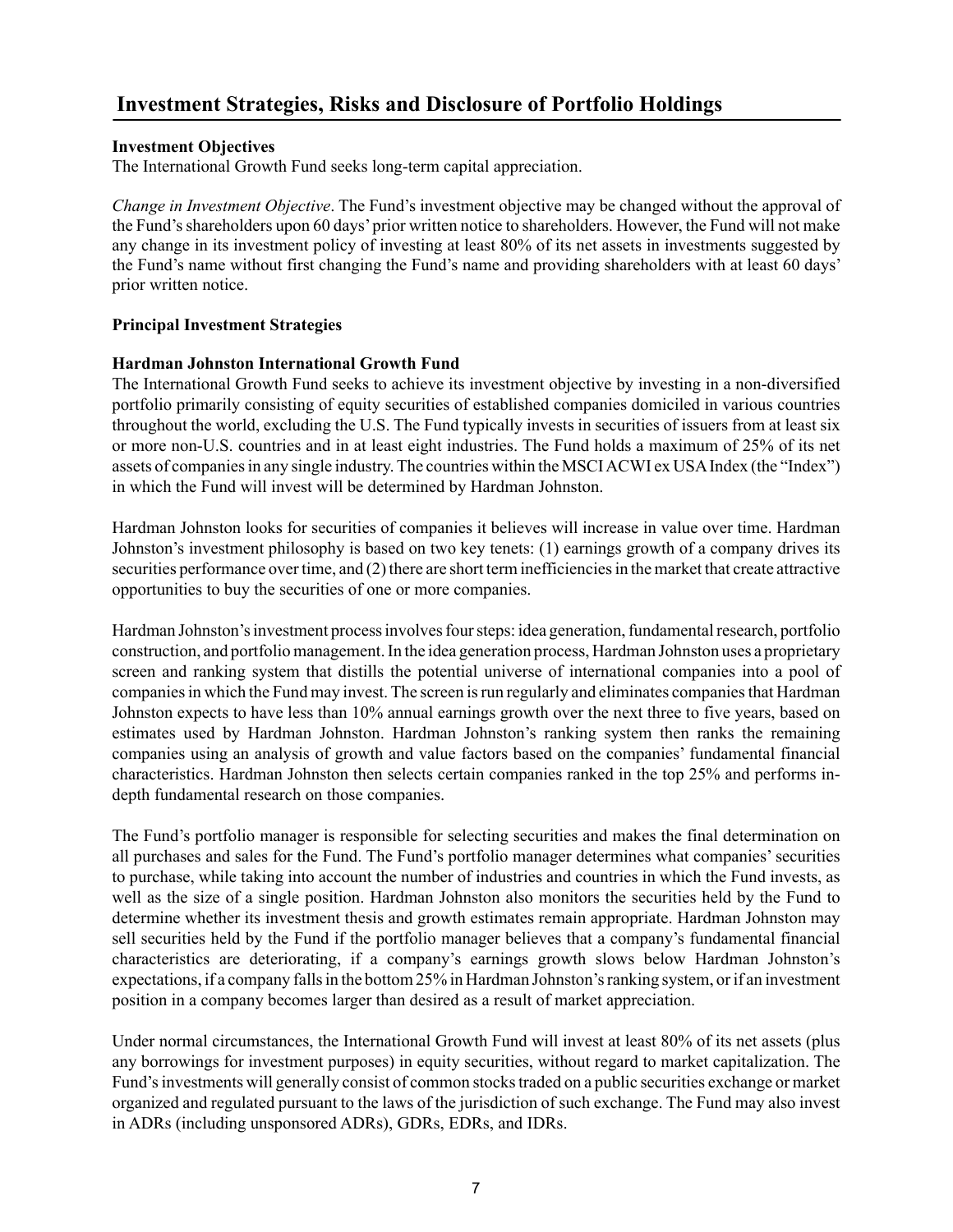The International Growth Fund may invest up to 100% of its net assets in cash, cash equivalents, time deposits, and high-quality, short-term debt securities, money market mutual funds and money market instruments for temporary defensive purposes.

#### <span id="page-10-0"></span>**Additional Information About the Fund's Principal Investment Strategies**

*Investments in Equity Securities.* The Fund may invest in companies of any market capitalization. Common stock represents a proportionate share of the ownership of a company and its value is based on the success of the company's business, any income paid to stockholders, the value of its assets, and general market conditions. The Sub-Advisor may sell a holding if the Sub-Advisor believes the company's fundamentals are deteriorating, earnings growth slows below the firm's growth hurdle, if the company falls into the lowest quartile in the Sub-Advisor's screen and ranking system, or a position becomes outsized as a result of market appreciation.

*Investments in Securities of Foreign Issuers, Emerging Markets and Frontier Markets.*In considering whether to invest in the securities of a foreign issuer, the Sub-Advisor considers such factors as the characteristics of the particular company, differences between economic trends and the performance of securities markets within the United States and those within other countries, and also factors relating to the general economic, governmental and social conditions of the country or countries where the company is located. The Fund may invest in securities of issuers located in emerging and frontier markets.

*Temporary Strategies; Cash or Similar Investments*. For temporary defensive purposes, in an attempt to respond to adverse market, economic, political, or other conditions, the Sub-Advisor may invest up to 100% of the Fund's total assets in high-quality, short-term debt securities and money market instruments. These short-term debt securities and money market instruments include shares of other mutual funds, commercial paper, certificates of deposit, bankers' acceptances, U.S. Government securities and repurchase agreements. Taking a temporary defensive position may result in the Fund not achieving its investment objective. Furthermore, to the extent that the Fund invests in money market mutual funds for its cash position, there will be some duplication of expenses because the Fund would bear its pro rata portion of such money market funds' management fees and operational expenses.

#### <span id="page-10-1"></span>**Principal Risks of Investing in the Fund**

Before investing in the Fund, you should carefully consider your own investment goals, the amount of time you are willing to leave your money invested, and the amount of risk you are willing to take. Remember, in addition to possibly not achieving your investment goals, **you could lose all or a portion of your investment in the Fund**. The following principal risks are applicable to investments in the Fund:

*General Market Risk.* Certain strategies to be employed by the Sub-Advisor have from time to time incurred sudden and dramatic losses as a result of such market events. The particular or general types of market conditions in which the Fund may incur losses or experience unexpected performance volatility cannot be predicted, and the Fund may materially underperform other investment funds with substantially similar investment objectives and approaches.

*Management Risk*. There can be no assurance that the Fund will achieve its investment objective. The success of the Fund is significantly dependent on the expertise of the Sub-Advisor. The Sub-Advisor's past performance cannot be considered as an indication of the future results of the Sub-Advisor or the Fund.

*Equity Market Risk*. The Fund's equity investments may involve substantial risks and may be subject to wide and sudden fluctuations in market value, with a resulting fluctuation in the amount of profits and losses. Equity prices are directly affected by issuer-specific events, as well as general market conditions. Equity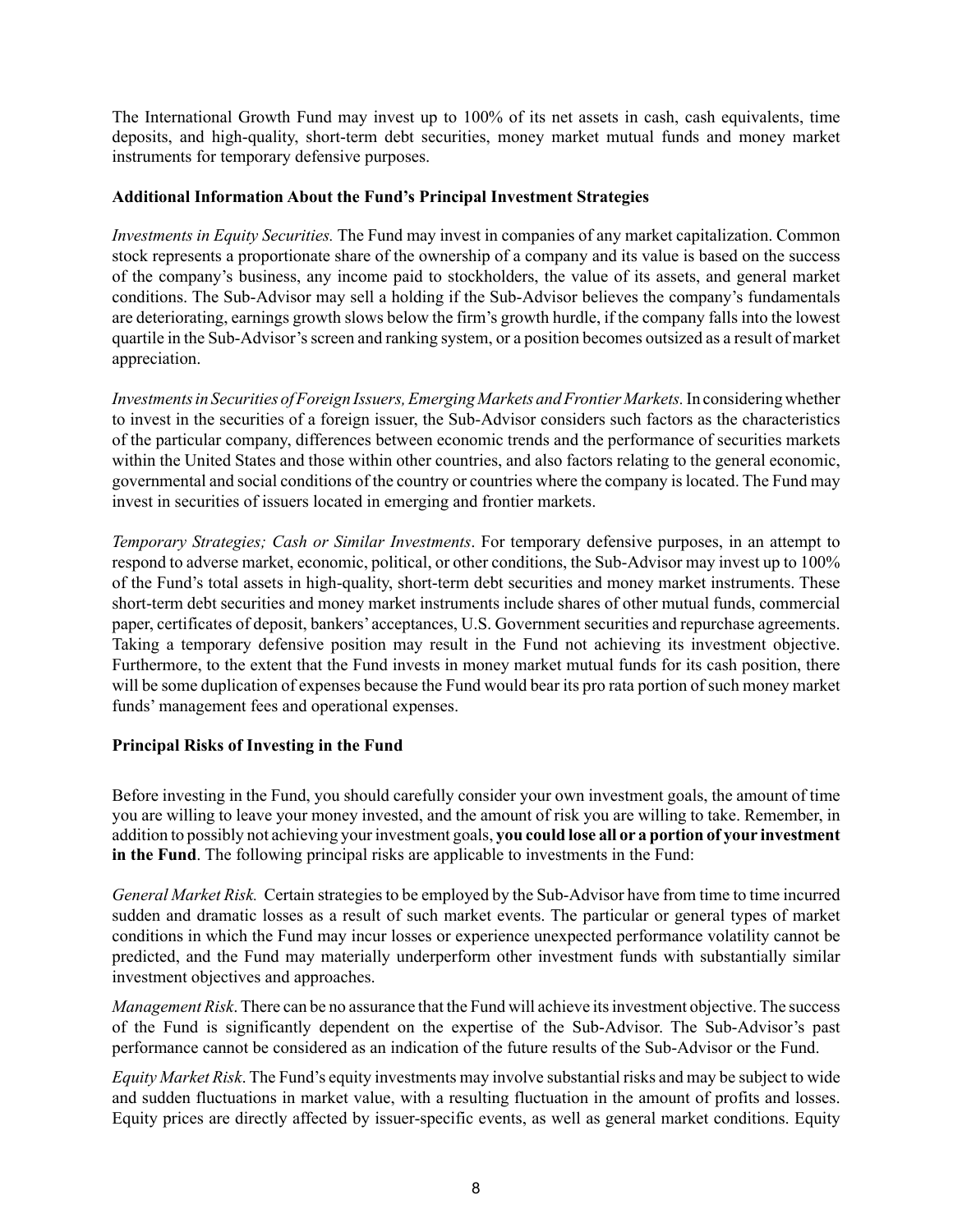investments are subordinate to the claims of an issuer's creditors and, to the extent such securities are common securities, preferred stockholders. Dividends customarily paid to equity holders can be suspended or cancelled at any time. In addition, in many countries, investing in common stocks is subject to heightened regulatory and self-regulatory scrutiny as compared to investing in debt or other financial instruments. For the foregoing reasons, investments in equity securities can be highly speculative and carry a substantial risk of loss of principal.

*Foreign Securities Risk*. Foreign securities investments present special considerations not typically associated with investments in domestic securities. Currency exchange rates and regulations may cause fluctuation in the value of foreign securities. The Fund's income from foreign issuers may be subject to non-U.S. withholding taxes. The Fund may also be subject to taxes on trading profits or on transfer of securities in some countries. The costs of buying and selling foreign securities, including brokerage, tax and custody costs are generally higher than those for domestic transactions. Foreign securities are subject to different regulatory environments than in the United States and, compared to the United States, there may be a lack of uniform accounting, auditing and financial reporting standards, less volume and liquidity and more volatility, less public information, and less regulation of foreign issuers. Countries have been known to expropriate or nationalize assets, and foreign investments may be subject to political, financial or social instability or adverse diplomatic developments. There may be difficulties in obtaining service of process on foreign issuers and difficulties in enforcing judgments with respect to claims under U.S. securities laws against such issuers. Favorable or unfavorable differences between U.S. and foreign economies could affect foreign securities values. The U.S. Government has, in the past, discouraged certain foreign investments by U.S. investors through taxation or other restrictions and it is possible that such restrictions could be imposed again.

The United Kingdom withdrew from the European Union (EU) on January 31, 2020 following a June 2016 referendum referred to as "Brexit." Upon the United Kingdom's departure from the EU, the United Kingdom entered a transition period until December 31, 2020 during which time a trade deal and other key agreements will be negotiated. Though the ramifications of Brexit will not be fully known for some time, the uncertainty surrounding the United Kingdom's economy, and its legal, political, and economic relationship with the remaining member states of the EU, may cause considerable disruption in securities markets, including decreased liquidity and increased volatility, as well as currency fluctuations in the British pound's exchange rate against the U.S. dollar.

*Emerging and Frontier Markets Risk*. In addition to developed markets, the Fund may invest in emerging and frontier markets. In addition to the risks of foreign securities in general, countries in emerging and frontier markets are generally more volatile and can have relatively unstable governments, social and legal systems that do not protect shareholders, economies based on only a few industries and securities markets that trade a small number of issues. Taxation, restrictions on foreign investment and on currency convertibility and repatriation, currency fluctuations and other developments in laws and regulations of emerging and frontier markets could result in loss to a Fund. Frontier market countries generally have smaller economies and even less developed capital markets than emerging markets. As a result, the risks of investing in emerging markets are magnified in frontier markets, and include potential for extreme price volatility and illiquidity; government ownership or control of parts of private sector and of certain companies; trade barriers, exchange controls, managed adjustments in relative currency values and other protectionist measures; and relatively new and unsettled securities laws.

In considering whether to invest in the securities of a foreign company, the Sub Advisor may consider such factors as the characteristics of the particular company, differences between economic trends and the performance of securities markets within the U.S. and those within other countries, and also factors relating to the general economic, governmental and social conditions of the country or countries where the company is located. The extent to which the Fund will be invested in foreign companies and countries and depositary receipts will fluctuate from time to time, depending on the Sub Advisor's assessment of prevailing market, economic and other conditions.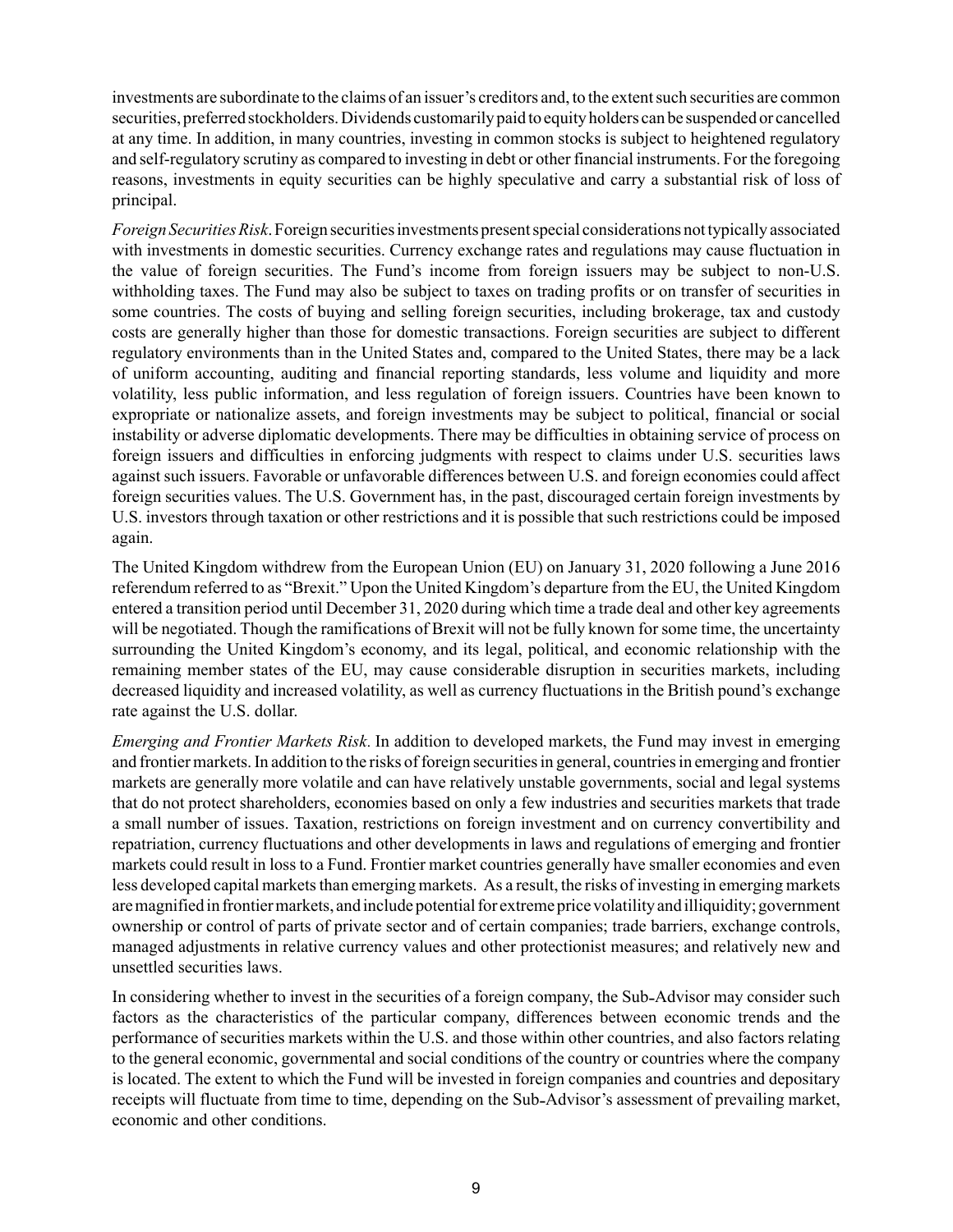*Foreign Currency Risk*. The Fund may invest in securities or other instruments denominated in non-U.S. currencies. Such investments involve currency risks, including unfavorable currency exchange rate developments and political or governmental intervention in currency trading or valuation. These risks are higher in emerging markets. Because the Fund will determine its net asset value ("NAV") in U.S. dollars, with respect to trading on non-U.S. markets, it is subject to the risk of fluctuation in the exchange rate between the local currency and dollars and to the possibility of exchange controls.

*Depositary Receipts Risk*. The Fund may invest in ADRs, EDRs, GDRs and IDRs, which are securities representing securities of foreign issuers. Generally, ADRs are denominated in U.S. dollars and are designed for use in the U.S. securities markets. EDRs and GDRs represent a bank certificate issued in more than one country for shares in a foreign company. An IDR is issued by a depository bank representing ownership of stock of a foreign company held by the bank in trust. Depositary receipts are receipts typically issued by a U.S. bank or trust company evidencing ownership of the underlying securities issued by a foreign corporation. The Fund may purchase ADRs regardless of whether they are "sponsored" or "unsponsored." "Sponsored" ADRs are issued jointly by the issuer of the underlying security and a depository, whereas "unsponsored" ADRs receipts are issued without participation of the issuer of the deposited security. Holders of unsponsored ADRs generally bear all the costs of such facilities and the depository of an unsponsored facility frequently is under no obligation to distribute shareholder communications received from the issuer of the deposited security or to pass through voting rights to the holders of such receipts in respect of the deposited securities. Therefore, there may not be a correlation between information concerning the issuer of the security and the market value of an unsponsored depositary receipt. Depositary receipts may result in a withholding tax by the foreign country of source which will have the effect of reducing the income distributable to shareholders. For purposes of the Fund's investment policies, depositary receipts are deemed to have the same classification as the underlying securities they represent. For example, a depositary receipt representing ownership of common stock will be treated as common stock.

*Large Capitalization Risk*. Larger, more established companies may be unable to respond quickly to new competitive challenges such as changes in technology and consumer tastes. Larger companies also may not be able to attain the high growth rates of successful smaller companies. If valuations of large capitalization companies appear to be greatly out of proportion to the valuations of small or medium capitalization companies, investors may migrate to the stocks of small and medium-sized companies.

*Medium and Small Capitalization Risk*. Investing in medium and small capitalization companies may involve special risks because those companies may have narrower product lines, more limited financial resources, fewer experienced managers, dependence on a few key employees, and a more limited trading market for their stocks, as compared with larger companies. In addition, securities of these companies are subject to the risk that, during certain periods, the liquidity of particular issuers or industries will shrink or disappear with little forewarning as a result of adverse economic or market conditions, or adverse investor perceptions, whether or not accurate. Securities of medium and smaller capitalization issuers may therefore be subject to greater price volatility and may decline more significantly in market downturns than securities of larger companies. Smaller and medium capitalization issuers may also require substantial additional capital to support their operations, to finance expansion or to maintain their competitive position, and may have substantial borrowings or may otherwise have a weak financial condition, and may be susceptible to bankruptcy. Transaction costs for these investments are often higher than those of larger capitalization companies. There is typically less publicly available information about medium and small capitalization companies.

*Non-Diversified Fund Risk*. The Fund is "non-diversified" and therefore is not required to meet certain diversification requirements under federal securities laws. The Fund may invest a greater percentage of its assets in the securities of a single issuer. However, a decline in the value of an investment in a single issuer could cause the Fund's overall value to decline to a greater degree than if the Fund held a more diversified portfolio.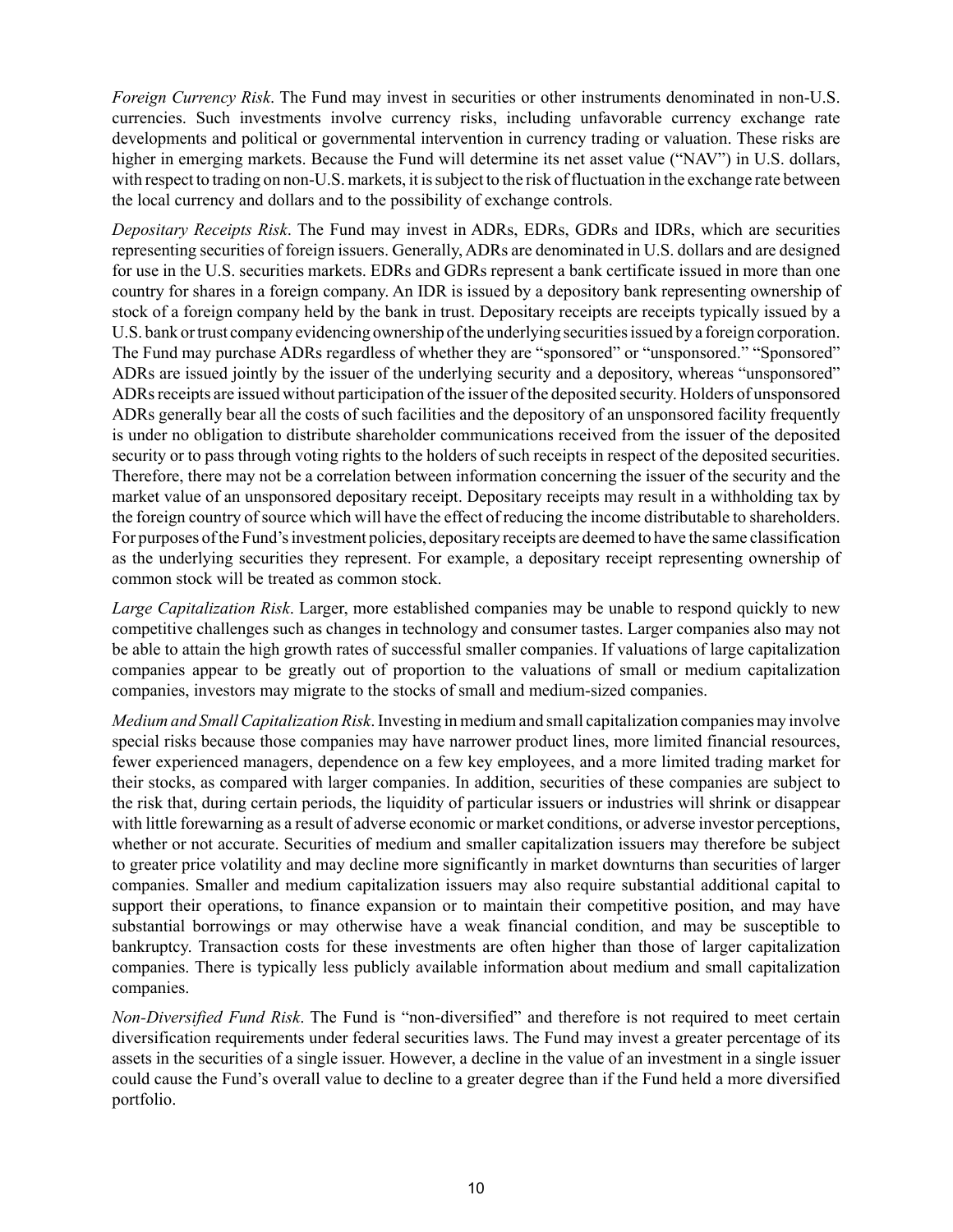*Liquidity Risk*. Liquidity risk results when the market for a particular security or type of security or other investment is relatively illiquid, making it difficult, or even impossible, for a Fund to sell the security or other investment at the price at which the Fund has valued the security. Illiquidity may result from political, economic or issuer specific events, imbalances in supply and demand, changes in a specific market's size or structure, or general market disruptions. Securities or other investments with reduced liquidity may involve greater risk than securities with more liquid markets. From time to time trading opportunities may be more limited for a particular security or type of instrument in which a Fund may invest, making it more difficult to sell an investment at a favorable price or time or in response to a specific economic event. Consequently, a Fund may have to accept a lower price to sell an investment, sell other securities to raise cash or give up an investment opportunity, any of which could have a negative effect on its performance. Infrequent trading may also lead to an increase in a security's price volatility.

*Valuation Risk*. The sale price a Fund could receive for any particular portfolio investment may differ from the Fund's valuation of the investment, particularly for securities that trade in thin or volatile markets or that are valued using a fair value methodology. Investors who purchase or redeem Fund shares on days when a Fund is holding fair-valued securities may receive fewer or more shares or lower or higher redemption proceeds than they would have received if the Fund had not fair-valued the security or had used a different valuation methodology.

*Cybersecurity Risk*. The Fund, the Advisor, and the Sub-Advisor are each subject to risks associated with a breach in its cybersecurity. Cybersecurity is a generic term used to describe the technology, processes, and practices designed to protect networks, systems, computers, programs, and data from hacking by other computer users, other unauthorized access, and the resulting damage and disruption of hardware and software systems, loss or corruption of data, as well as misappropriation of confidential information. Cyber incidents affecting the Fund or its service providers may cause disruptions and impact business operations, potentially resulting in financial losses, interference with the Fund's ability to calculate its NAV, impediments to trading, the inability of shareholders to transact business, violations of applicable privacy and other laws, regulatory fines, penalties, reputational damage, reimbursement or other compensation costs, or additional compliance costs. Similar adverse consequences could result from cyber incidents affecting issuers of securities in which the Fund invests, counterparties with which the Fund transacts, governmental and other regulatory authorities, exchange and other financial market operators, banks, brokers, dealers, insurance companies and other financial institutions (including financial intermediaries and service providers for shareholders), and other parties. In addition, substantial costs may be incurred in order to prevent any cyber incidents in the future. While the Fund's service providers have established business continuity plans in the event of, and risk management systems to prevent, such cyber incidents, there are inherent limitations in such plans and systems, including the possibility that certain risks have not been identified. Furthermore, the Fund cannot control the cyber security plans and systems put in place by their service providers or any other third parties whose operations may affect the Fund or their shareholders. As a result, the Fund and its shareholders could be negatively impacted.

#### <span id="page-13-0"></span>**Portfolio Holdings Information**

A description of the Fund's policies and procedures with respect to the disclosure of the Fund's portfolio holdings is available in the Statement of Additional Information ("SAI"). Disclosure of the Fund's holdings is required to be made quarterly within 60 days of the end of each fiscal quarter in the annual and semiannual reports to Fund shareholders and in other regulatory filings. The annual and semi-annual reports to Fund shareholders are available free of charge by contacting the Fund, c/o U.S. Bank Global Fund Services, P.O. Box 701, Milwaukee, WI 53201-0701 or calling 1-833-627-6668, or by visiting the Fund's website at www.marmontpartners.com.

#### <span id="page-13-1"></span>**VOLUNTARY FEE WAIVERS AND/OR EXPENSE REIMBURSEMENTS**

Service providers to the Fund may, from time to time, voluntarily waive all or a portion of any fees to which they are entitled and/or reimburse certain expenses as they may determine from time to time. The Fund's service providers may discontinue or modify these voluntary actions at any time without notice. Performance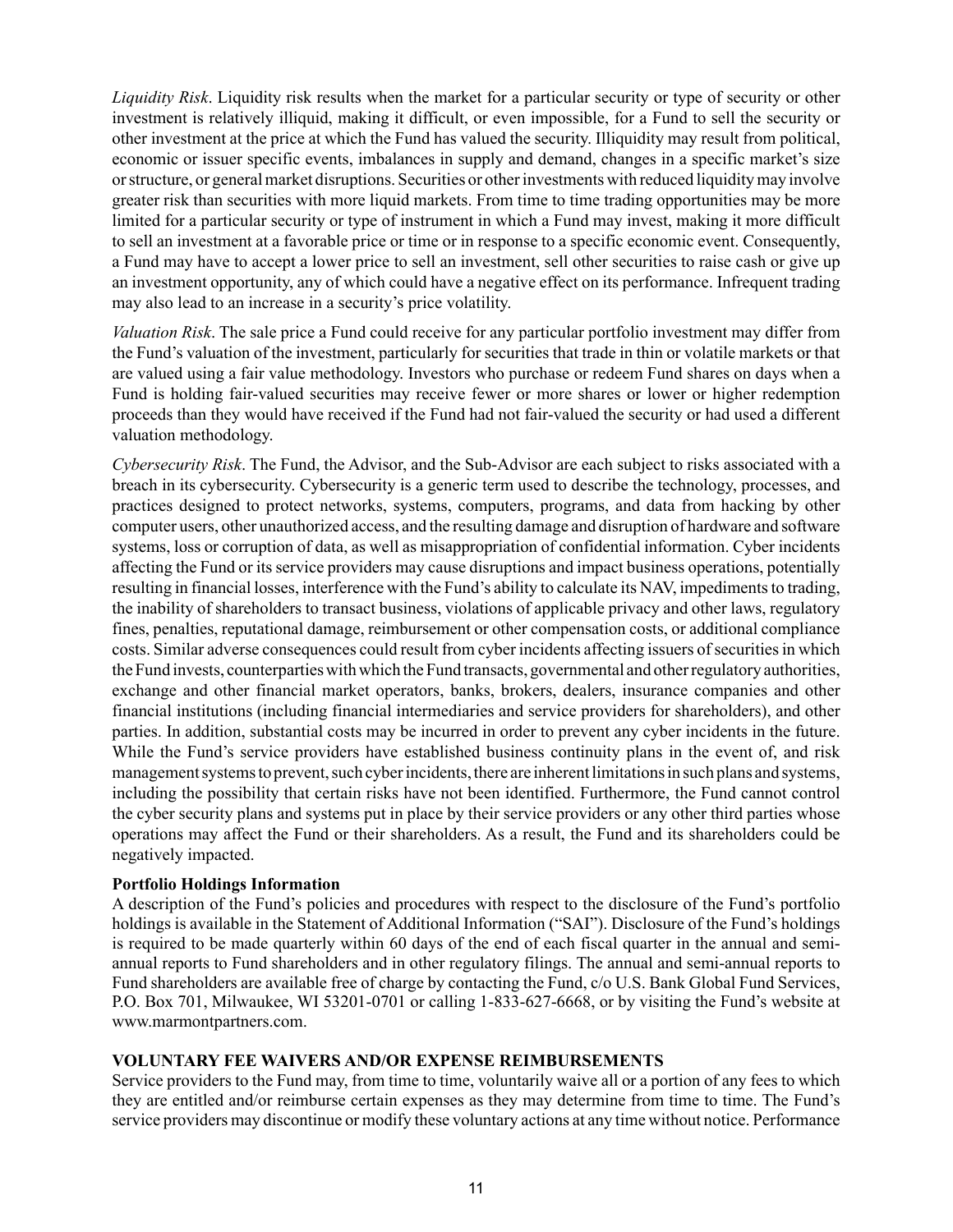of the Fund will reflect the voluntary waiver of fees and/or the reimbursement of expenses, if any. Without these waivers and/or expense reimbursements, performance would be less favorable.

## <span id="page-14-0"></span>**Management of the Fund**

#### <span id="page-14-1"></span>**Investment Advisor**

Marmont Partners LLC, located at 925 W. Lancaster Avenue, Suite 220, Bryn Mawr, PA 19010, is a SECregistered investment advisory firm formed in 2017. As of the date of this Prospectus, the Advisor's only client is the Fund.

Pursuant to an investment advisory agreement between the Trust, on behalf of the Fund, and the Advisor, and subject to general oversight by the Board of Trustees, the Advisor manages and supervises the investment operations and business affairs of the Fund. The Advisor evaluates and selects the Sub-Advisor, and oversees the implementation of the Fund's investment program by the Sub-Advisor, subject to the supervision of the Board of Trustees. The Advisor also furnishes the Fund with office space and certain administrative services and provides personnel needed to fulfill its obligations under the investment advisory agreement. The Fund compensates the Advisor for its services at the annual rate of 1.00% of its average daily net assets.

*Fund Expenses*. The Fund is responsible for its own operating expenses. However, pursuant to an operating expense limitation agreement between the Advisor and the Fund, the Advisor has agreed to waive its management fees and/or reimburse expenses to ensure that the total amount of the Fund's operating expenses (excluding any front-end or contingent deferred loads, Rule 12b-1 plan fees, shareholder servicing plan fees, taxes, leverage (*i.e.*, any expenses incurred in connection with borrowings made by the Fund), interest (including interest incurred in connection with bank and custody overdrafts), brokerage commissions and other transactional expenses, expenses incurred in connection with any merger or reorganization, dividends or interest on short positions, acquired fund fees and expenses or extraordinary expenses such as litigation (collectively, "Excludable Expenses")) does not exceed 1.00% of the Fund's average annual net assets. To the extent the Fund incurs Excludable Expenses, Total Annual Fund Operating Expenses After Fee Waiver and/or Expense Reimbursement may exceed the applicable expense limitation. The Advisor may request recoupment of previously waived fees and paid expenses from the Fund for three years from the date such fees and expenses were waived or paid, subject to the operating expense limitation agreement, if such reimbursement will not cause the Fund's total expense ratio to exceed the expense limitation in place at the time of the waiver and/or expense payment and the expense limitation in place at the time of the recoupment. The Fund must pay its current ordinary operating expenses before the Advisor is entitled to any recoupment of management fees and/or expenses. This operating expense limitation agreement is in effect through at least February 28, 2021, and may be terminated only by, or with the consent of, the Board of Trustees.

A discussion regarding the basis of the Board of Trustees' approval of the Fund's investment advisory agreement and sub advisory agreement is available in the International Growth Fund's semi-annual report to shareholders for the period ended April 30, 2020.

The Fund, as a series of the Trust, does not hold itself out as related to any other series of the Trust for purposes of investment and investor services, nor does it share the same investment advisor with any other series of the Trust.

#### <span id="page-14-2"></span>**Sub-Advisor**

Hardman Johnston, the Fund's Sub-Advisor, is an independent, global equity boutique seeking to invest in high-quality growth companies at value prices. The firm was founded by Richard Johnston in 1985. Cassandra A. Hardman, CFA, CIO of International and Global Strategies and Chief Executive Officer, joined the firm in 1997. Hardman Johnston is 100% employee-owned and Ms. Hardman is the majority owner. Hardman Johnston is located at 300 Atlantic Street, Suite 601, Stamford, Connecticut 06901.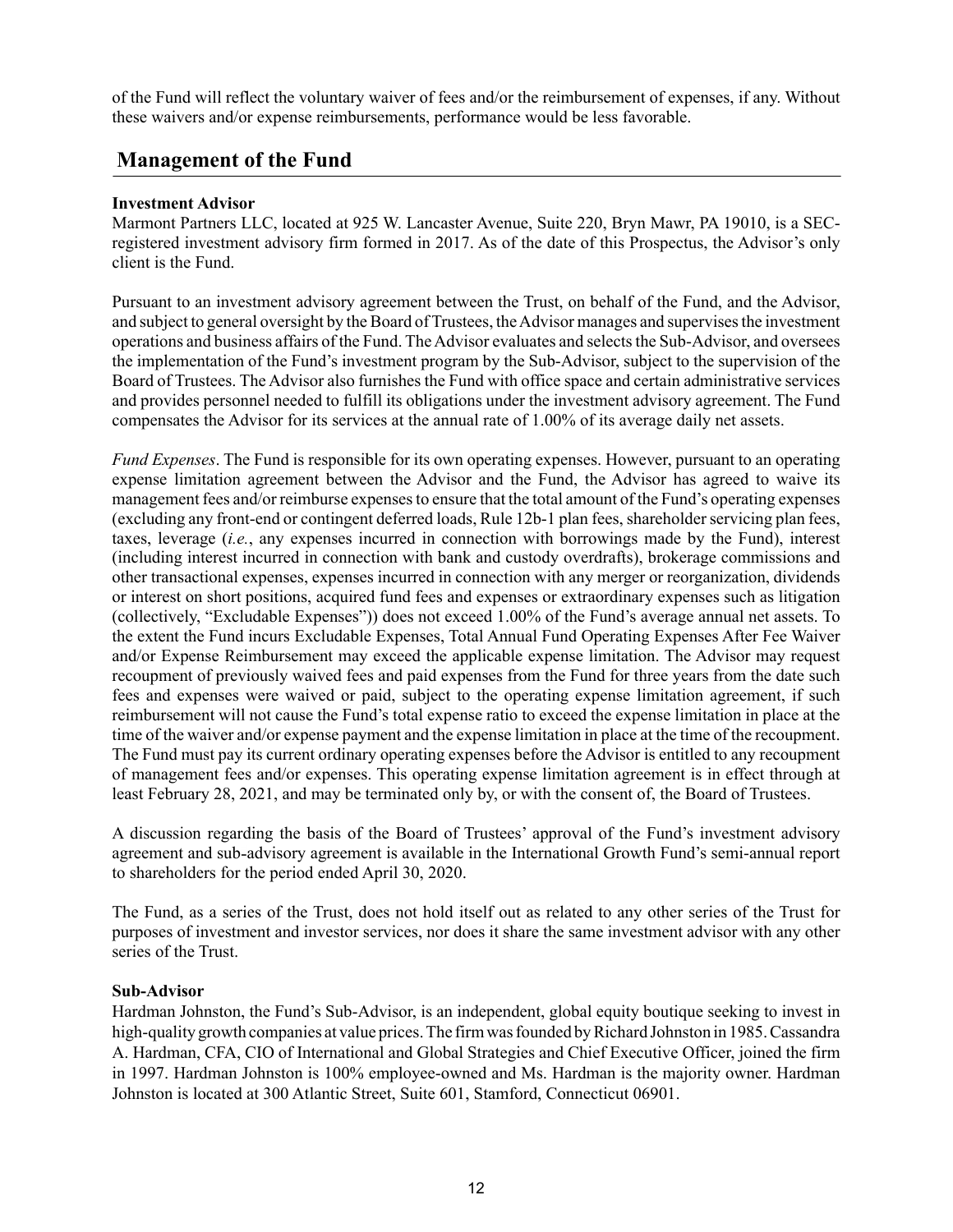Subject to supervision by the Advisor and the oversight of the Board of Trustees, the Sub-Advisor manages the investment program for the Fund, including the purchase, retention and disposition of investments in the Fund's portfolio, in accordance with the Fund's investment objective, policies and restrictions. The Advisor has ultimate responsibility to oversee the Sub-Advisor and recommend to the Board of Trustees its hiring, termination, and replacement. In this capacity, the Advisor, among other things: (i) monitors the compliance of the Sub-Advisor with the investment objective and related policies of the Fund; (ii) reviews the performance of the Sub-Advisor; and (iii) reports periodically on such performance to the Board of Trustees. The Sub Advisor is paid a sub-advisory fee by the Advisor for its services as sub-advisor to the Fund.

#### <span id="page-15-0"></span>**Portfolio Managers**

The International Growth Fund will be managed by Cassandra A. Hardman, CFA, Lead Portfolio Manager. Ms. Hardman will perform day-to-day portfolio management of the Fund according to the investment strategies and policies described in this Prospectus. The following members of Hardman Johnston's International and Growth Investment Team support Ms. Hardman in her role as portfolio manager for the Fund: James G. Pontone and Henry Woo, CFA.

*Cassandra A. Hardman, CFA*, is CIO of International and Global Strategies and Chief Executive Officer of Hardman Johnston. Ms. Hardman is the Lead Portfolio Manager of the International Growth Fund. Prior to joining the firm in 1997, Ms. Hardman was Managing Director and Principal at PCM International, Inc., an affiliate of Prudential Financial. She has spent her entire career focused on international equity markets and managing separate and commingled institutional accounts. Ms. Hardman has a BA in Economics and an MBA in Finance from Rutgers University, and is a member of the CFA Society New York. Ms. Hardman is a shareholder in the firm.

*James G. Pontone*, is a Portfolio Manager of Hardman Johnston, and joined the firm in 2011. He is a member of the International and Global Investment Team and is responsible for covering global energy and financials. Prior to joining the firm, Mr. Pontone was a Principal and Senior Portfolio Manager at the Winchester Group. Prior to that, he was a Senior Portfolio Manager at Ark Asset Management for fourteen years. Mr. Pontone also held various positions at Morgan Stanley Asset Management, Mitchell Hutchins, and on the floor of the New York Stock Exchange. Mr. Pontone has a BA from Skidmore College and an MBA in Finance from New York University Stern School of Business. Mr. Pontone is a shareholder in the firm.

*Henry Woo, CFA*, is the Director of Research, Portfolio Manager for Hardman Johnston. Mr. Woo joined Hardman Johnston in 2007 and is responsible for the firm's research function. In addition, Mr. Woo is a member of the International and Global Investment Team and is responsible for covering global communication services. Prior to joining the firm, Mr. Woo was an equity research analyst on both the buyside and sell-side at First Republic Investment Management, Citigroup Asset Management, and Bank of America Securities, after spending twelve years in the technology and telecommunications industry, with responsibilities in engineering, marketing, and management. Mr. Woo earned an SB in Computer Science and Engineering from Massachusetts Institute of Technology, an MSE in Computer Information Science from the University of Pennsylvania, and an MBA from Wharton School of the University of Pennsylvania. He is a member of the CFA Society New York. Mr. Woo is a shareholder in the firm.

*The SAI provides additional information about the portfolio manager's compensation, other accounts managed and ownership of the Fund's securities.*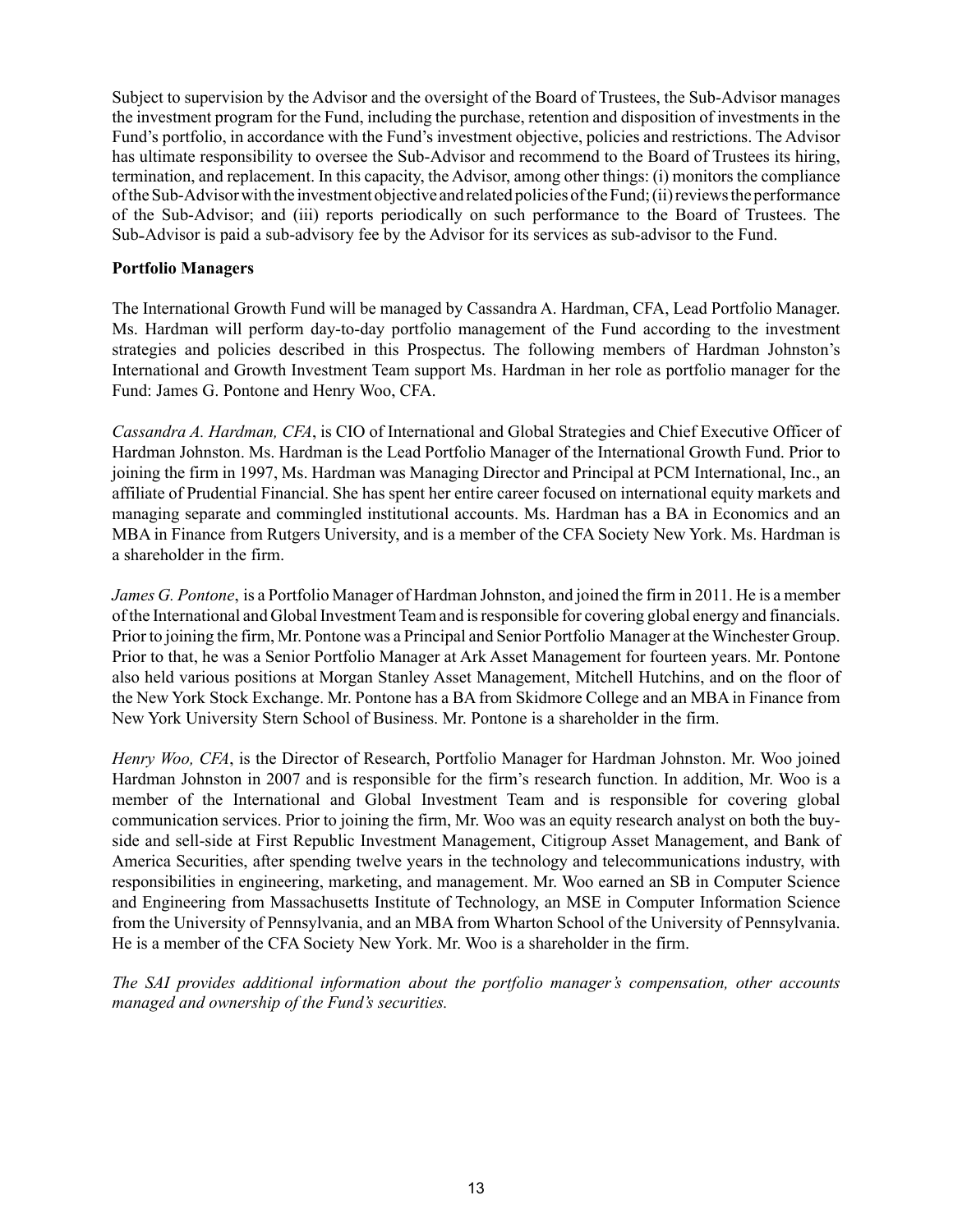## <span id="page-16-0"></span>**Shareholder Information**

#### <span id="page-16-1"></span>**Pricing of Shares**

The price of the Fund's shares is based on its NAV. The NAV per share of the Fund is determined as of the close of regular trading on the New York Stock Exchange ("Exchange") (normally 4:00 p.m. Eastern Time) on each day that the Exchange is open for business (each, a "Business Day"). The NAV is calculated by adding the value of all securities and other assets in the Fund, deducting its liabilities, and dividing the balance by the number of outstanding shares in the Fund. The price at which a purchase or redemption is effected is based on the next calculation of NAV after the order is received by an authorized financial institution or U.S. Bancorp Fund Services, LLC, the Fund's transfer agent (the "Transfer Agent") and under no circumstances will any order be accepted for purchase or redemption after the NAV calculation. Shares will only be priced on Business Days. In addition, foreign securities held by the Fund may trade on weekends or other days when the Fund does not calculate NAV. As a result, the market value of these investments may change on days when shares of the Fund cannot be bought or sold. In addition, a foreign exchange may not value its listed securities at the same time that the Fund calculates its NAV.

The Fund values its assets based on current market values when such values are available. These prices normally are supplied by an independent pricing service. Debt securities, including short-term debt instruments having a maturity of less than 60 days, are valued at the evaluated mean price supplied by an approved pricing service. Pricing services may use various valuation methodologies including matrix pricing and other analytical pricing models as well as market transactions and dealer quotations. In the absence of prices from a pricing service, fair value will be determined using procedures adopted by the Board.

When the Fund uses fair value pricing to determine NAV, securities will not be priced on the basis of quotations from the primary market in which they are traded, but rather may be priced by another method that the Board believes accurately reflects fair value. The Fund's policy is intended to result in a calculation of the Fund's NAV that fairly reflects security values as of the time of pricing. However, fair values determined pursuant to the Fund's procedures may not accurately reflect the price that the Fund could obtain for a security if it were to dispose of that security as of the time of pricing.

Prices of foreign securities or other assets quoted in foreign currencies are translated into U.S. dollars at current rates. If a significant event occurs in a foreign market after the close of the exchange that may affect a security's value, such security may be valued at its fair value pursuant to the procedures discussed above. The Fund has retained a pricing service to assist in valuing foreign securities in order to adjust for possible changes in value that may occur between the close of the foreign exchange and the time at which the Fund calculates its NAV. The fair value pricing service may employ quantitative models in determining fair value.

#### <span id="page-16-2"></span>**Description of Share Classes**

The International Growth Fund offers Institutional Shares and Retail Shares in this prospectus. The different classes represent investments in the same portfolio of securities, but the classes are subject to different expenses and may have different share prices as outlined below. Each class of shares has different expenses and distribution arrangements to provide for different investment needs. You should always discuss the suitability of your investment with your broker-dealer or financial adviser.

*Institutional Shares.* Institutional Shares pay lower annual expenses than the Fund's Retail Shares. Institutional Shares are offered without sales charges, and are not subject to Rule 12b-1 distribution or shareholder servicing fees. Institutional Shares are offered only to institutional investors or through certain financial intermediary accounts or retirement plans, subject to the investment minimum for opening accounts. Institutional Shares are available to the following:

- institutional investors:
- Individual Retirement Accounts ("IRAs");
- certain financial institutions, endowments, foundations, government entities or corporations investing on their own behalf;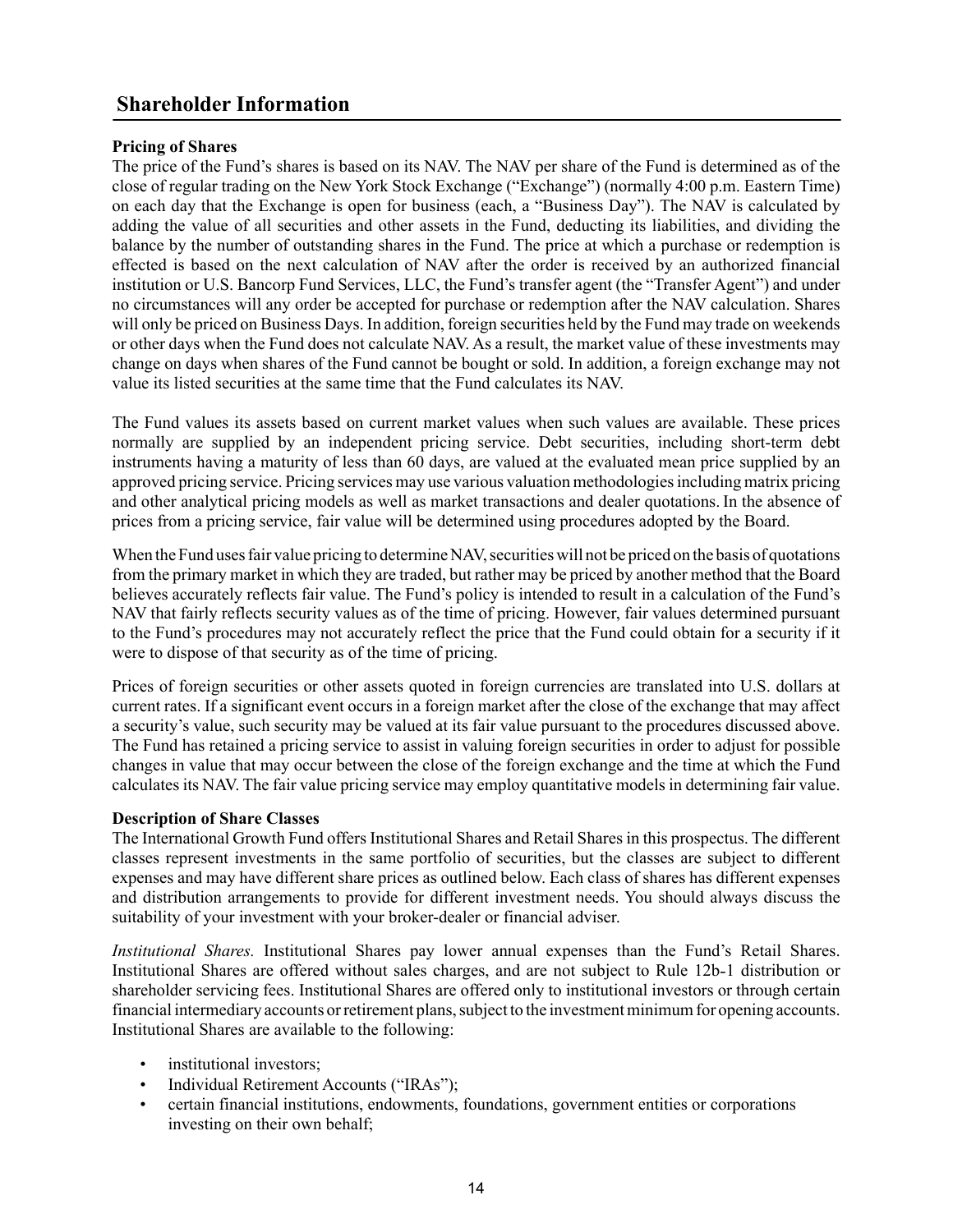- existing Institutional class shareholders;
- Trustees of the Trust, former trustees of the Trust, employees of affiliates of the Fund and the Advisor or Sub-Advisor and other individuals who are affiliated with the Fund (this also applies to any spouse, parents, children, siblings, grandparents, grandchildren and in-laws of those mentioned) and Advisor or Sub-Advisor affiliate employee benefit plans; and
- wrap fee programs of certain broker-dealers (please consult your financial representative to determine if your wrap fee program is subject to additional or different conditions or fees).

*Retail Shares*. Retail Shares are sold without sales charges, and are subject to a Rule 12b-1 distribution and shareholder servicing fee of 0.25% of the average daily net assets of the Fund attributable to Retail Shares, computed on an annual basis (discussed below in the section entitled "Distribution and Shareholder Servicing (Rule 12b-1) Plan – Retail Shares").The Rule 12b-1 distribution fee compensates your financial intermediary for providing distribution services.

*Exchanging Between Share Classes.* You may exchange Retail Shares of the Fund for Institutional Shares of the Fund if you meet the minimum initial investment, eligibility criteria and other requirements for investment in Institutional Shares at the time of the exchange. Share class exchanges are based on the relevant NAVs of the applicable share classes at the time of the conversion, and no charge is imposed. An exchange from one class to another within the Fund will not be a taxable transaction. To obtain more information about share class exchanges, or to place exchange orders, contact the Transfer Agent, or, if your shares are held in an account with a financial intermediary, contact the financial intermediary directly. The Fund reserves the right to modify or eliminate the share class exchange feature.

#### <span id="page-17-0"></span>**Purchase of Shares**

The Fund's shares are offered on a continuous basis and are sold without any sales charges. You may purchase shares as specified below. Minimum amounts for investment in the Fund are shown below. The Fund reserves the right to change the criteria for eligible investors and investment minimums.

| <b>Share Purchase Amounts</b>                | <b>Institutional Shares Retail Shares</b> |         |
|----------------------------------------------|-------------------------------------------|---------|
| Minimum Initial Investment – All Accounts    | \$100,000                                 | \$3,000 |
| Minimum Subsequent Investment – All Accounts | None                                      | None    |

Shares of the Fund have not been registered for sale outside of the United States. The Fund generally does not sell shares to investors residing outside the United States, even if they are United States citizens or lawful permanent residents, except to investors with United States military APO or FPO addresses.

**By Mail:** You may purchase shares by sending a check in U.S. dollars drawn on a U.S. bank payable to the Fund you are investing in, indicating the name of the Fund you are purchasing and the dollar amount to be purchased, along with a completed application. If a subsequent investment is being made, the check should also indicate your Fund account number. The Fund will not accept payment in cash or money orders. The Fund does not accept post-dated checks or any conditional order or payment. To prevent check fraud, the Fund will not accept third party checks, Treasury checks, credit card checks, traveler's checks or starter checks for the purchase of shares. Send the check and account application to:

**Regular mail:** Marmont Funds c/o U.S. Bank Global Fund Services P. O. Box 701 Milwaukee, WI 53201-0701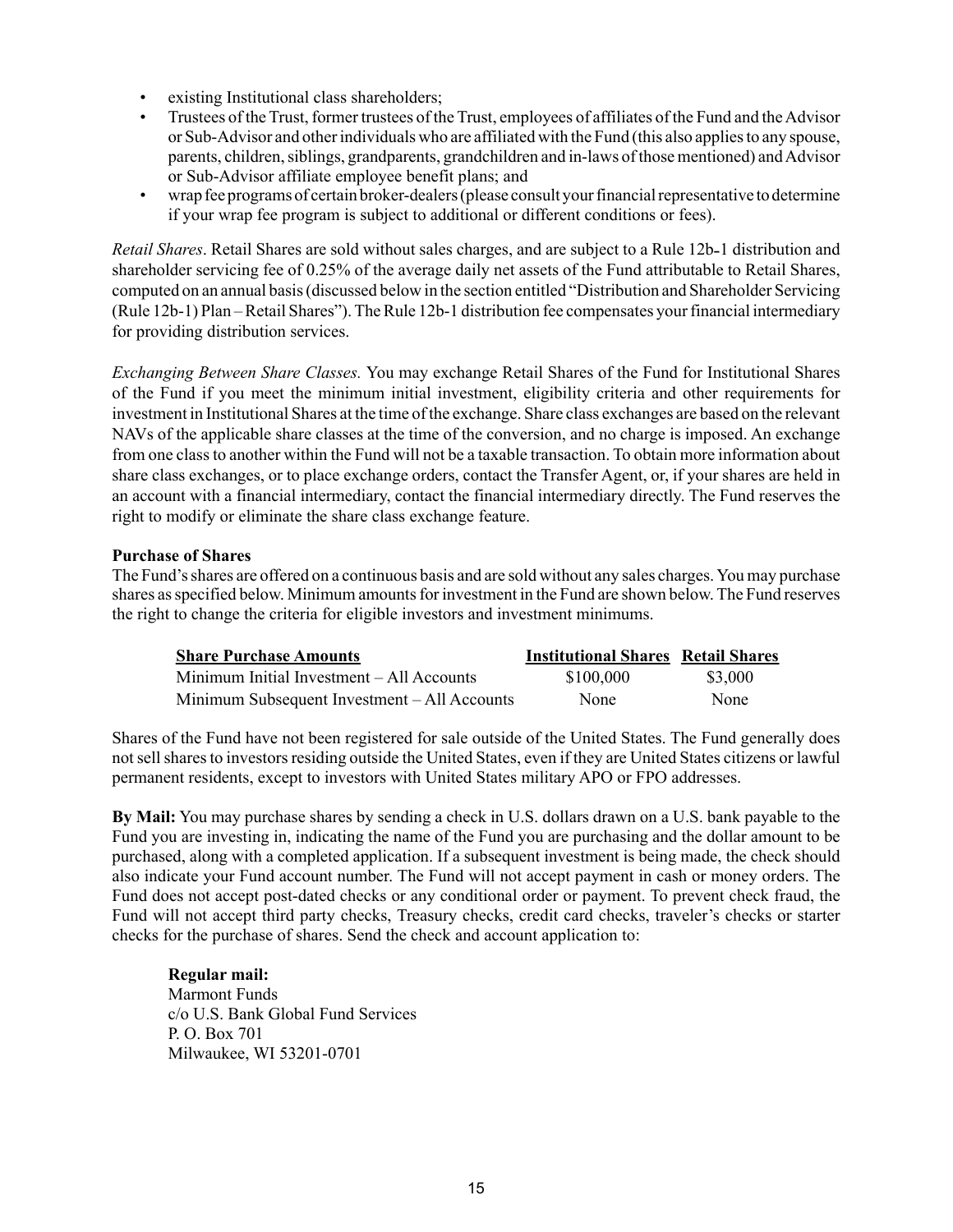**Overnight mail:** Marmont Funds c/o U.S. Bank Global Fund Services 615 East Michigan Street, 3rd Floor Milwaukee, WI 53202

The Fund does not consider the U.S. Postal Service or other independent delivery services to be its agent. Therefore, deposit in the mail or with such services, or receipt at U.S. Bancorp Fund Services, LLC post office box, of purchase orders or redemption requests does not constitute receipt by the Transfer Agent. Receipt of purchase orders or redemption requests is based on when the order is received at the Transfer Agent's offices.

**By Wire**: If you are making your first investment in the Fund by wire, before you wire funds the Transfer Agent must have a completed account application. You may mail or deliver overnight your account application to the Transfer Agent at the addresses provided under "By Mail," above. Upon receipt of your completed account application, the Transfer Agent will establish an account for you. The account number assigned will be required as part of the instruction that should be provided to your bank to send the wire. Your bank must include both the name of the Fund you are purchasing, the account number, and your name so that monies can be correctly applied.

Before sending funds for initial or subsequent investment by wire, please contact the Transfer Agent to advise them of your intent to wire funds. This will ensure prompt and accurate credit upon receipt of your wire. Your bank should transmit funds by wire to:

| Wire to:               | U.S. Bank, N.A.                         |
|------------------------|-----------------------------------------|
| <b>ABA</b> Number:     | 075000022                               |
| Credit:                | U.S. Bancorp Fund Services, LLC         |
| Account:               | 112-952-137                             |
| <b>Further Credit:</b> | <b>Marmont Funds</b>                    |
|                        | (name of the Fund you are investing in) |
|                        | (Shareholder Name/Account Registration) |
|                        | (Shareholder Account Number)            |

Wired funds must be received prior to 4:00 p.m. Eastern Time to be eligible for same day pricing. The Fund and U.S. Bank, N.A. are not responsible for the consequences of delays resulting from the banking or Federal Reserve wire system, or from incomplete wiring instructions.

**By Telephone:** If you did not decline telephone options on your Account Application to perform telephone transactions (or were added by subsequent arrangement in writing with the Fund) and your account has been open for 7 business days, you may purchase additional shares by calling the Fund toll-free at 1-833-627-6668. Telephone orders in any amount will be accepted via electronic funds transfer from your bank account through the Automated Clearing House ("ACH") network. You must have banking information established on your account prior to making a purchase. If your order is received prior to 4:00 p.m., Eastern Time, your shares will be purchased at the NAV calculated on the day your order is placed.

Purchase orders by telephone must be received by or prior to market close. During periods of high market activity, shareholders may encounter higher than usual call waits. Please allow sufficient time to place your telephone transaction.

**Automatic Investment Plan**: Once your account has been opened you may make additional purchases of Institutional Shares or Retail Shares of the Fund at regular intervals through the Automatic Investment Plan ("AIP"). The AIP provides a convenient method to have monies deducted from your financial institution account for investment into the Fund on a monthly, quarterly or semi-annual basis. In order to participate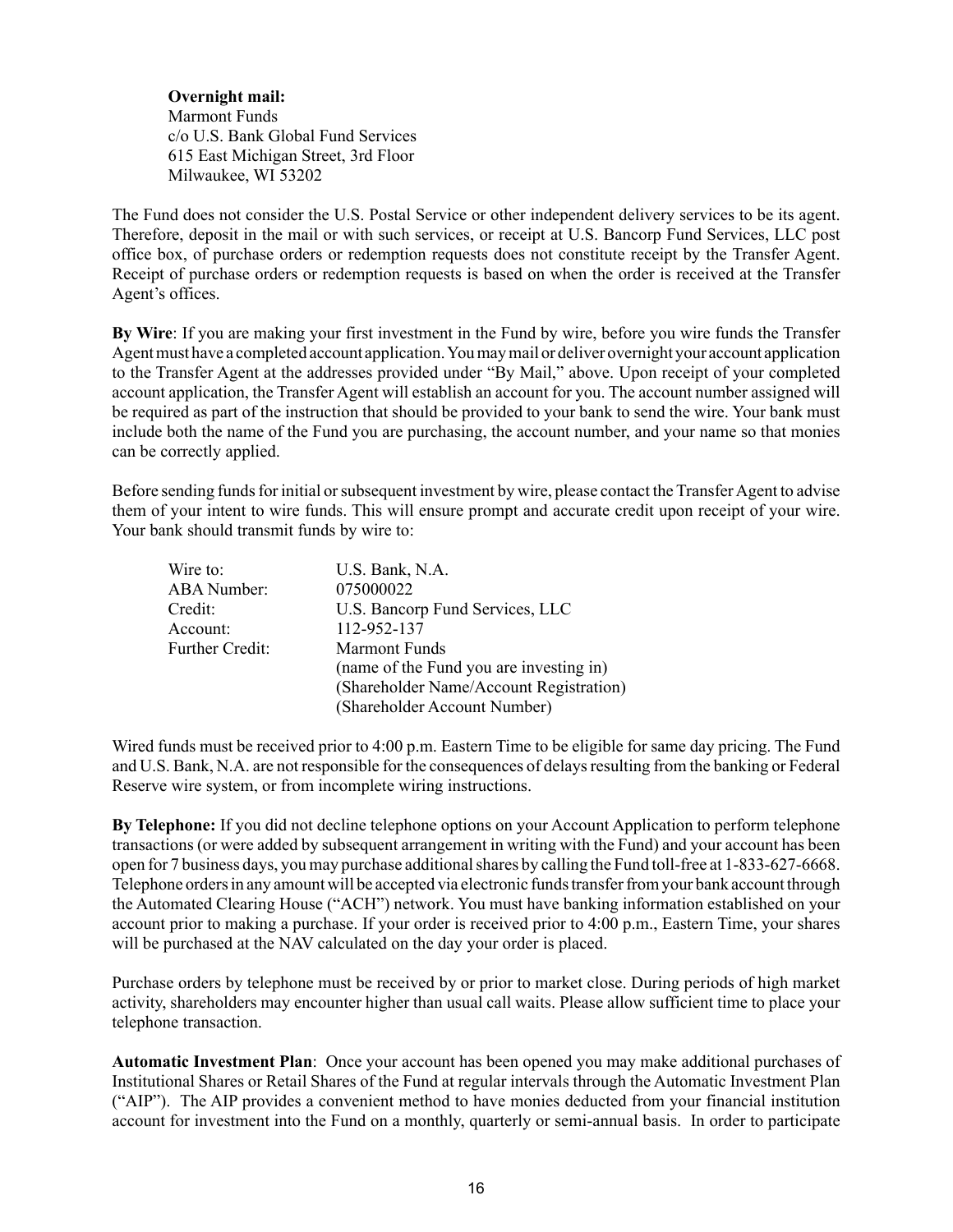in the AIP, each purchase must be in the amount of \$100 or more, and your financial institution must be a member of the ACH network. To begin participating in the AIP, please complete the AIP section on the account application or call the Transfer Agent at 1-833-627-6668 for instructions. Signed applications should be received by the Transfer Agent seven business days prior to your initial transaction. Any request to change or terminate your AIP should be submitted to the Transfer Agent at least five calendar days prior to effective date.

**Additional Information Regarding Purchases**: Purchase orders received by the Transfer Agent in good order before the close of regular trading on the Exchange on any Business Day will be priced at the NAV that is determined as of the close of trading. Purchase orders received in good order after the close of regular trading on the Exchange will be priced as of the close of regular trading on the following Business Day. "Good order" means that the purchase request is complete and includes all accurate required information. Purchase requests not in good order may be rejected.

Any purchase order may be rejected if the Fund determines that accepting the order would not be in the best interest of the Fund or its shareholders. The Fund reserves the right to reject any account application. The Transfer Agent will charge a \$25 fee against a shareholder's account, in addition to any loss sustained by a Fund, for any payment that is returned.

#### <span id="page-19-0"></span>**Redemption of Shares**

You may sell (redeem) your shares on any Business Day. Redemptions are effected at the NAV next determined after the Transfer Agent or financial intermediary has received your redemption request. The name of the Fund, your account number, the number of shares or dollar amount you would like redeemed and the signatures by all of the shareholders whose names appear on the account registration should accompany any redemption requests. You may elect to have redemption proceeds paid by check, by wire (for amounts \$1,000 or more) or by electronic funds transfer via ACH. Proceeds will be sent to the address or bank account on record. For payment through the ACH network, your bank must be an ACH member and your bank account information must be maintained on your Fund account. If you purchased your shares through a financial intermediary (as discussed under "Purchasing and Redeeming Shares Through a Financial Intermediary," below) you should contact the financial intermediary for information relating to redemptions.

The Fund typically expects to pay redemption proceeds on the next Business Day after the redemption request is received in good order and prior to market close, regardless of whether the redemption proceeds are sent via check, wire, or ACH transfer. If the Fund has sold securities to generate cash to meet your redemption request, the redemption proceeds may be postponed until the first Business Day after the Fund receives the sales proceeds. Under unusual circumstances, the Fund may suspend redemptions, or postpone payment for up to seven days, as permitted by federal securities law. The Fund typically expects to meet redemption requests by paying out proceeds from cash or cash equivalent portfolio holdings, or by selling portfolio holdings if consistent with the management of the Fund. The Fund reserves the right to redeem in-kind as described under "In-Kind Redemptions," below. Redemptions in-kind are typically used to meet redemption requests that represent a large percentage of a Fund's net assets in order to minimize the effect of large redemptions on the Fund and its remaining shareholders. Redemptions in-kind may be used regularly in circumstances as described above, and may also be used in stressed market conditions. If shares to be redeemed represent a recent investment made by check or ACH transfer, the Fund reserves the right to not make the redemption proceeds available until it has reasonable grounds to believe that the check or ACH transfer has been collected (which may take up to 10 calendar days). Shareholders can avoid this delay by utilizing the wire purchase option.

**By Mail**: If you redeem your shares by mail, you must submit written instructions which indicate the name of the Fund you are redeeming shares from, your account number, the number of shares or dollar amount you would like redeemed and the signatures by all of the shareholders whose names appear on the account registration along with a signature guarantee, if applicable. Your redemption request should be sent to: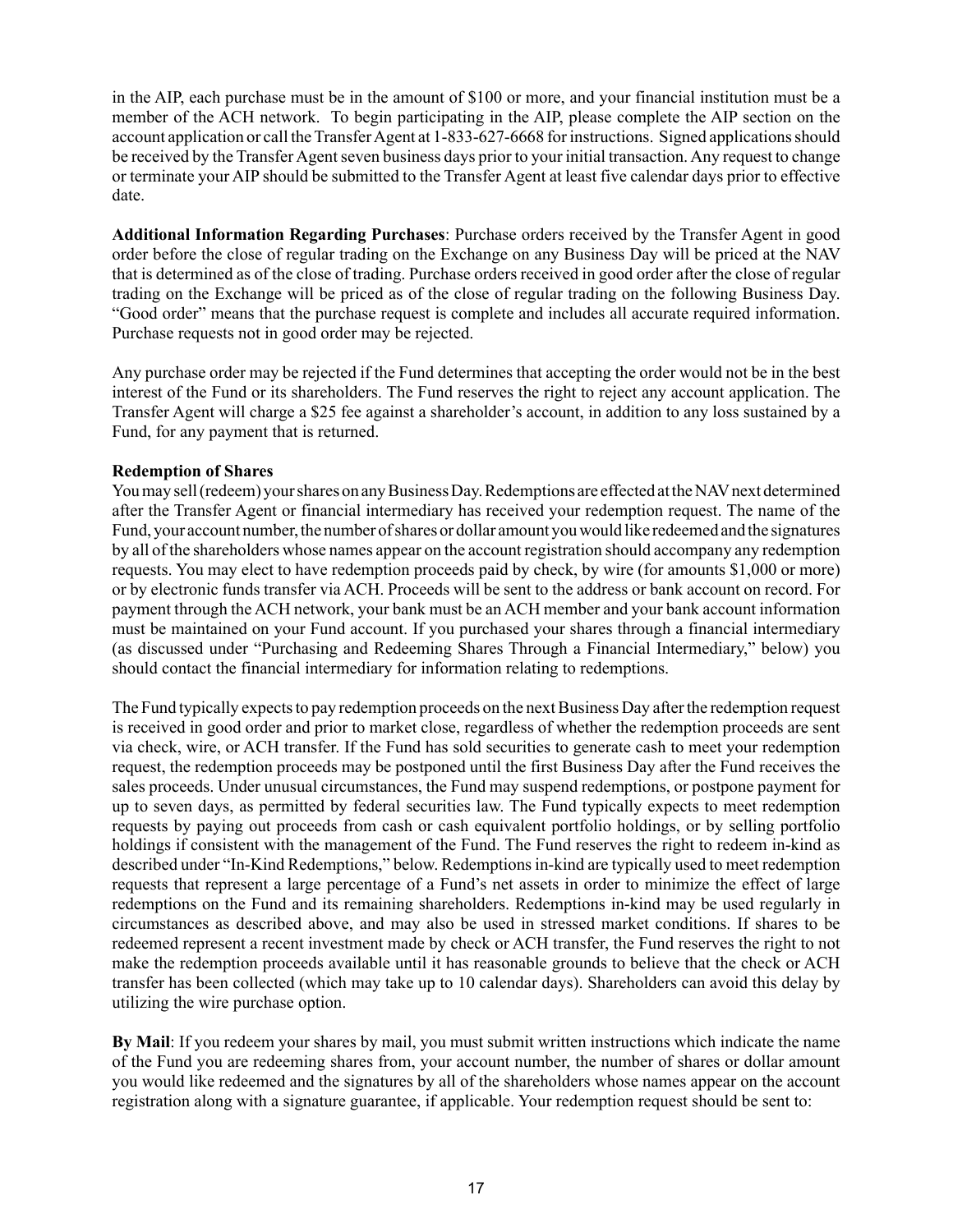#### **Regular mail:**

Marmont Funds c/o U.S. Bank Global Fund Services P. O. Box 701 Milwaukee, WI 53201-0701

#### **Overnight mail:**

Marmont Funds c/o U.S. Bank Global Fund Services 615 East Michigan Street, 3rd Floor Milwaukee, WI 53202

The Fund does not consider the U.S. Postal Service or other independent delivery services to be its agents. Therefore, deposit in the mail or with such services, or receipt at U.S. Bancorp Fund Services, LLC post office box, of purchase orders or redemption requests does not constitute receipt by the Transfer Agent. Receipt of purchase orders or redemption requests is based on when the order is received at the Transfer Agent's offices.

**By Wire**: Wires are subject to a \$15 fee paid by you, but you do not incur any charge when proceeds are sent via the ACH system.

**By Telephone**: If you prefer to redeem your shares by telephone and you did not decline telephone options on your account application, you may initiate a redemption of shares up to the amount of \$50,000 by calling the Transfer Agent at 1-833-627-6668. Adding telephone options to an existing account may require a signature guarantee or other acceptable form of authentication from a financial institution source. Redemption requests must be received by or before the close of regular trading on the Exchange on any Business Day. During periods of high market activity, shareholders may encounter higher than usual call waits. Please allow sufficient time to place your telephone transaction. If you are unable to contact the Fund by telephone, you may mail your redemption request in writing to the address noted above. Once a telephone transaction has been accepted, it may not be canceled or modified after the close of regular trading on the NYSE (generally, 4:00 pm, Eastern Time).

Before executing an instruction received by telephone, the Transfer Agent will use reasonable procedures to confirm that the telephone instructions are genuine. The telephone call may be recorded and the caller may be asked to verify certain personal identification information. If the Fund or its agents follow these procedures, they cannot be held liable for any loss, expense or cost arising out of any telephone redemption request that is reasonably believed to be genuine. This includes fraudulent or unauthorized requests. If an account has more than one owner or authorized person, the Fund will accept telephone instructions from any one owner or authorized person.

**Systematic Withdrawal Plan**: You may redeem your Retail Shares or Institutional Shares of the Fund through the Systematic Withdrawal Plan ("SWP"). Under the SWP, you may choose to receive a specified dollar amount, generated from the redemption of shares in your account, on a monthly, quarterly or annual basis. In order to participate in the SWP, your account balance must be at least \$10,000 and each payment should be a minimum of \$100. If you elect this method of redemption, the Fund will send a check to your address of record, or will send the payment via electronic funds transfer through the ACH network directly to your bank account. The SWP may be terminated at any time by the Fund. You may also elect to terminate your participation in the SWP at any time by contacting the Transfer Agent at least 5 days prior to the next withdrawal. A withdrawal under the SWP involves redemption of shares and may result in a gain or loss for federal income tax purposes. In addition, if the amount requested to be withdrawn exceeds the amount available in your Fund account, which includes any dividends credited to your account, the account will ultimately be depleted.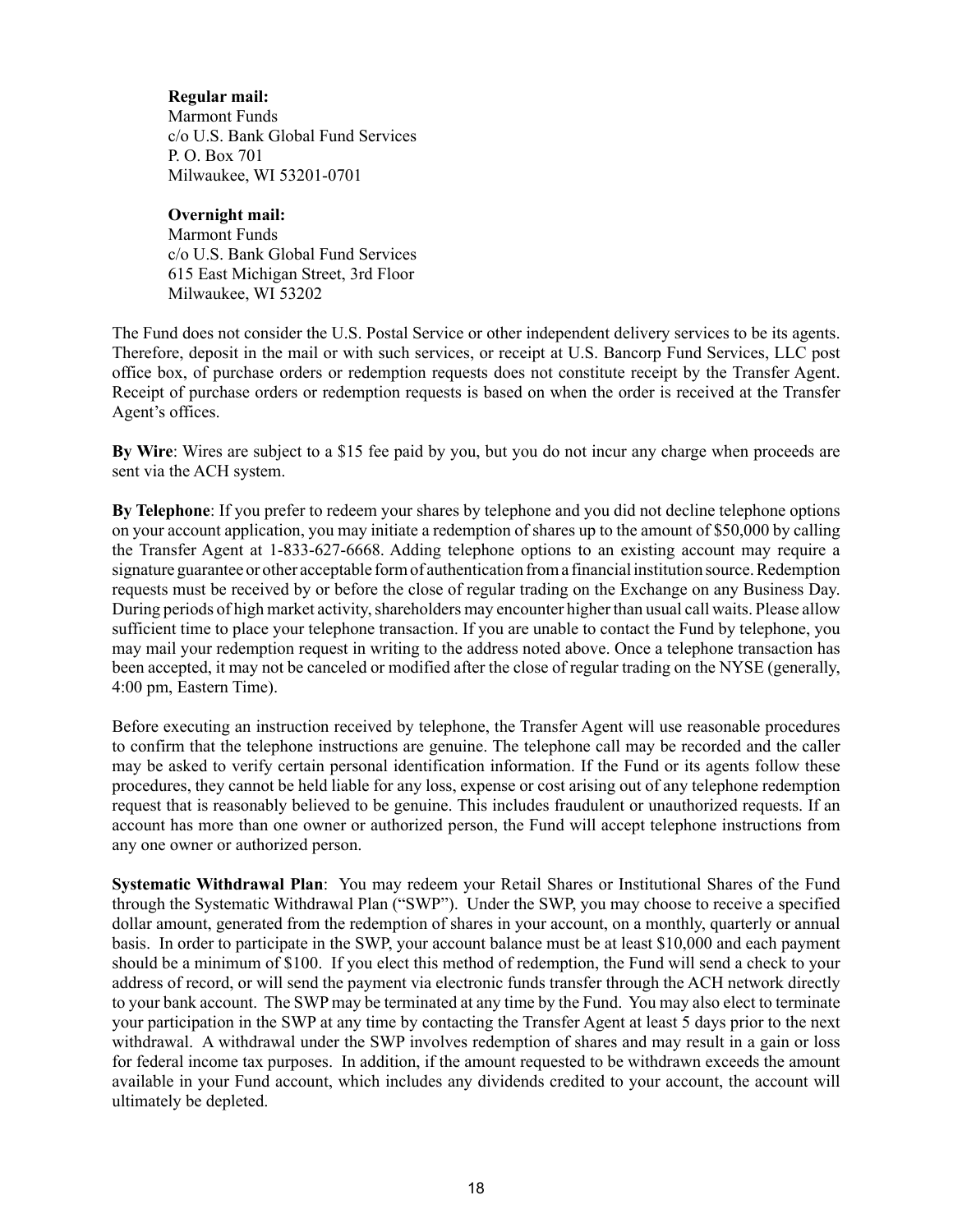**In-Kind Redemptions**: The Fund reserves the right to honor redemption requests by making payment in whole or in part by a distribution of securities from the Fund's portfolio (a "redemption-in-kind"), and may be made in the form of pro-rata slices of the Fund's portfolio, individual securities or a representative basket of securities. Redemptions in kind are taxable in the same manner as redemptions paid in cash for federal income tax purposes. Securities redeemed in-kind will be subject to market risk until they are sold. In addition, the sale of securities received in-kind may be subject to brokerage fees, and may give rise to taxable gains or losses.

**Retirement Accounts:** Shareholders who have an IRAor other retirement plan must indicate on their written redemption request whether or not to withhold federal income tax. Redemption requests failing to indicate an election not to have tax withheld will generally be subject to 10% withholding. Shares held in IRA and other retirement accounts may be redeemed by telephone at 1-833-627-6668. You will be asked whether or not to withhold taxes from any distribution.

**Signature Guarantees**: Asignature guarantee, from either a Medallion program member or a non-Medallion program member, is required in the following situations:

- If ownership is being changed on your account;
- When redemption proceeds are payable or sent to any person, address or bank account not on record;
- When a redemption is received by the Transfer Agent and the account address has been changed within the last 30 calendar days;
- For all redemptions in excess of \$50,000 from any shareholder account.

The Fund may waive any of the above requirements in certain instances. In addition to the situations described above, the Fund and/or the Transfer Agent reserve the right to require a signature guarantee in other instances based on the circumstances relative to the particular situation.

Non-financial transactions, including establishing or modifying certain services on an account, may require a signature guarantee, signature verification from a Signature Validation Program member, or other acceptable form of authentication from a financial institution source.

Signature guarantees will generally be accepted from domestic banks, brokers, dealers, credit unions, national securities exchanges, registered securities associations, clearing agencies and savings associations, as well as from participants in the New York Stock Exchange Medallion Signature Program and the Securities Transfer Agents Medallion Program ("STAMP"). A notary public is not an acceptable signature guarantor.

#### <span id="page-21-0"></span>**Purchasing and Redeeming Shares Through a Financial Intermediary**

You may purchase and redeem shares of the Fund through certain financial intermediaries (and their agents) that have made arrangements with the Fund to sell their shares. When you place your purchase or redemption order with such a financial intermediary, your order is treated as if you had placed it directly with the Transfer Agent, and you will pay or receive the next NAV calculated by the Fund. Financial intermediaries may be authorized by the Quasar Distributors, LLC, the Fund's distributor (the "Distributor") to designate other financial intermediaries to accept orders on the Fund's behalf. An order is deemed to be received when the Fund, a financial intermediary or, if applicable, a financial intermediary's authorized designee accepts the order. The financial intermediary holds your shares in an omnibus account in the financial intermediary's name, and the financial intermediary maintains your individual ownership records. Your financial intermediary may charge you a fee for handling your purchase and redemption orders. The financial intermediary is responsible for processing your order correctly and promptly, keeping you advised regarding the status of your individual account, confirming your transactions and ensuring that you receive copies of the Fund's prospectus.

The Distributor, on behalf of the Fund, may enter into agreements with financial intermediaries that provide recordkeeping, transaction processing and other administrative services for customers who own Fund shares. The Advisor and/or its affiliates may pay financial intermediaries for such services. The fee charged by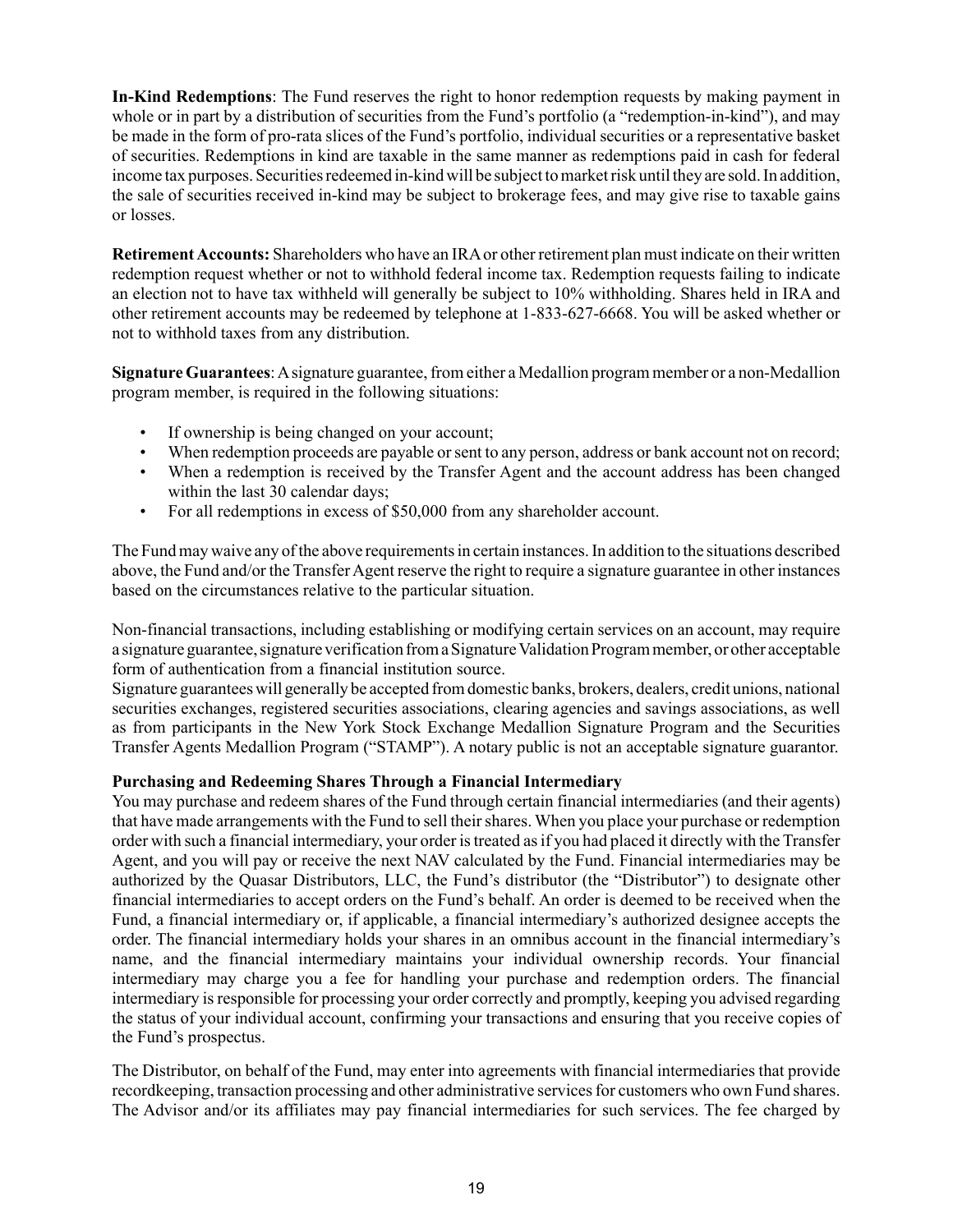financial intermediaries may be based on the number of accounts or may be a percentage of the average value of accounts for which the financial intermediary provides services.

#### <span id="page-22-0"></span>**Frequent Purchases and Redemptions**

The Fund is intended to be a long-term investment vehicle and is not designed to provide investors with a means of speculating on short-term market movements (market timing). Frequent purchases and redemptions of Fund shares can disrupt the management of the Fund, negatively affect the Fund's performance, and increase expenses for all of the Fund's shareholders. In particular, frequent trading can: (i) force the Fund's portfolio managers to hold larger cash positions than desired instead of fully investing the Fund, which can result in lost investment opportunities; (ii) cause unplanned and inopportune portfolio turnover in order to meet redemption requests; (iii) increase broker-dealer commissions and other transaction costs as well as administrative costs for the Fund; and (iv) trigger taxable gains for other shareholders. Also, some frequent traders engage in arbitrage strategies, by which these traders seek to exploit pricing anomalies that can occur when the Fund invests in securities that are thinly traded (some small capitalization stocks, for example) or are traded primarily in markets outside of the U.S. Frequent traders using arbitrage strategies can dilute the Fund's NAV for long-term shareholders.

#### *If you intend to trade frequently or use market timing investment strategies, you should not purchase shares of the Fund.*

The Board has adopted policies and procedures with respect to frequent purchases and redemptions of Fund shares. The Fund's policy is intended to discourage excessive trading in the Fund's shares that may harm long-term investors and to make reasonable efforts to detect and deter excessive trading. The Fund reserves the right to reject any purchase request order at any time and for any reason, without prior written notice. The Fund may, in certain circumstances, reverse a transaction determined to be abusive.

When excessive or short-term trading is detected, the party involved may be banned from future trading in the Fund. Judgments related to the rejection of purchase and the banning of future trades are inherently subjective and involve some selectivity in their application. The Fund will seek to make judgments and applications that are consistent with the interests of the affected Fund's shareholders.

The Fund's policies for deterring excessive trading in Fund shares are intended to be applied uniformly to all Fund shareholders to the extent practicable. Some intermediaries, however, maintain omnibus accounts in which they aggregate orders of multiple investors and forward the aggregated orders to the Fund. Because the Fund receives these orders on an aggregated basis and because these omnibus accounts may trade with numerous fund families with differing market timing policies, the Fund is substantially limited in its ability to identify or deter excessive traders or other abusive traders. The Fund will use its best efforts to obtain the cooperation of intermediaries to identify excessive traders and to prevent or limit abusive trading activity to the extent practicable. Nonetheless, the Fund's ability to identify and deter frequent purchases and redemptions of Fund shares through omnibus accounts is limited. The Fund's success in accomplishing the objectives of the policies concerning excessive trading in Fund shares in this context depends significantly upon the cooperation of the intermediaries, which may have adopted their own policies regarding excessive trading which are different than those of the Fund. In some cases, the Fund may rely on the excessive trading policies of the financial intermediaries in lieu of applying the Fund's policies when the Fund believes that the policies are reasonably designed to prevent excessive trading practices that are detrimental to the Fund.

#### <span id="page-22-1"></span>**Other Fund Policies**

**Small Accounts:** If the value of your account falls below the investment minimum, the Fund may ask you to increase your balance. If the account value is still below the investment minimum after 60 days, the Fund may close your account and send you the proceeds. The Fund will not close your account if it falls below the investment minimum solely as a result of a reduction in your account's market value.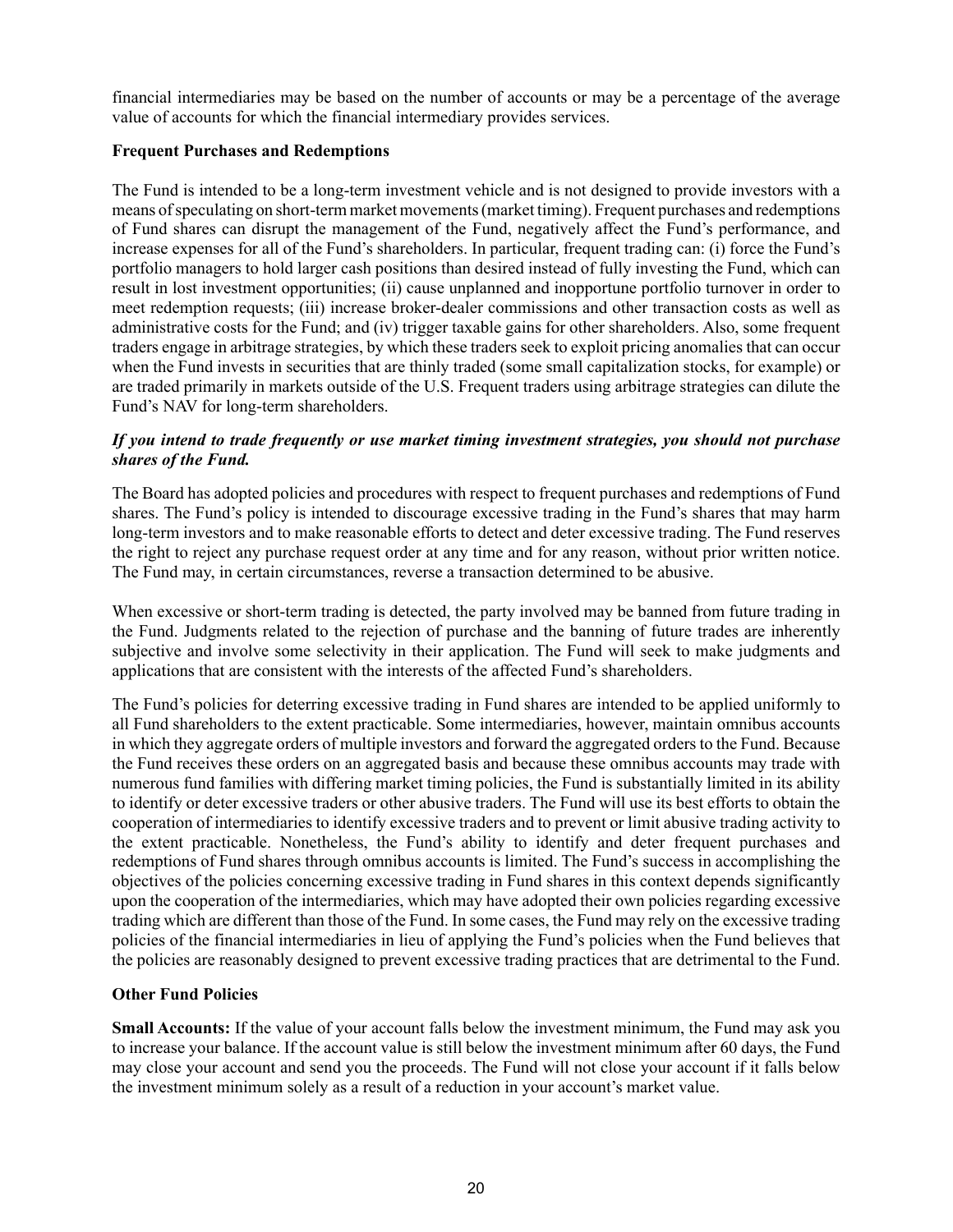**Customer Identification Program**: In compliance with the USA PATRIOT Act of 2001, please note that the Transfer Agent will verify certain information on your Account Application as part of the Fund's Anti-Money Laundering Program. As requested on the Application, you must supply your full name, date of birth, social security number and permanent street address. Permanent addresses containing only a P.O. Box will not be accepted. If you are opening the account in the name of a legal entity (*e.g.*, partnership, limited liability company, business trust, corporation, etc.), you must also supply the identity of the beneficial owner(s) of the legal entity. Additional information may be required in certain circumstances. Applications without such information may not be accepted. To the extent permitted by applicable law, the Fund reserves the right to: (i) place limits on transactions in an investor's account until the investor's identity is verified; (ii) refuse an investment in the Fund; or (iii) involuntarily redeem an investor's shares and close an account in the event that an investor's identity is not verified. Please contact the Transfer Agent at 1-833-627-6668 if you need additional assistance when completing your account application.

**Householding**: In an effort to be environmentally sensitive and to decrease costs, the Fund intends to reduce the number of duplicate prospectuses and Annual and Semi-Annual Reports you receive by sending only one copy of each to those addresses shared by two or more accounts and to shareholders we reasonably believe are from the same family or household. Once implemented, if you would like to discontinue householding for your accounts please call, toll-free, 1-833-627-6668 to request individual copies of these documents. Once the Fund receives notice to stop householding, we will begin sending individual copies thirty days after receiving your request. This policy does not apply to account statements.

**Lost Shareholders**: It is important that the Fund maintains a correct address for each shareholder. An incorrect address may cause an investor's account statements and other mailings to be returned to the Fund. Based upon statutory requirements for returned mail, the Fund will attempt to locate the shareholder or rightful owner of the account. If the Fund is unable to locate the shareholder, then they will determine whether the shareholder's account can legally be considered abandoned. Your mutual fund account may be transferred to your state of residence if no activity occurs within your account during the "inactivity period" specified in your state's abandoned property laws. The Fund is legally obligated to escheat (or transfer) abandoned property to the appropriate state's unclaimed property administrator in accordance with statutory requirements. Investors with a state of residence in Texas have the ability to designate a representative to receive legislatively required unclaimed property due diligence notifications. Please contact the Texas Comptroller of Public Accounts for further information. The shareholder's last known address of record determines which state has jurisdiction.

## <span id="page-23-0"></span>**Distribution of Fund Shares**

#### <span id="page-23-1"></span>**The Distributor**

The Trust has entered into a Distribution Agreement with Quasar Distributors, LLC (the "Distributor"), located at 777 East Wisconsin Avenue, 6<sup>th</sup> Floor, Milwaukee, Wisconsin 53202, pursuant to which the Distributor acts as the Fund's principal underwriter, provides certain administration services and promotes and arranges for the sale of Fund shares. The offering of Fund shares is continuous, and the Distributor distributes Fund shares on a best efforts basis. The Distributor is not obligated to sell any certain number of shares of the Fund. The Distributor and the Fund's administrator and custodian are affiliated companies. The Distributor is a registered broker-dealer and member of FINRA.

#### <span id="page-23-2"></span>**Distribution and Shareholder Servicing (Rule 12b-1) Plan – Retail Shares**

The Fund has adopted a distribution and shareholder servicing plan pursuant to Rule 12b-1 under the Investment Company Act of 1940, as amended (the "Rule 12b-1 Plan") on behalf of their Retail Shares. Under the Rule 12b-1 Plan, Retail Shares pay the Distributor or other authorized recipients a Rule 12b-1 fee at an annual rate of 0.25% of their average daily net assets. The Distributor uses this Rule 12b 1 fee primarily to finance activities that promote the sale of Retail Shares. Such activities include, but are not necessarily limited to, compensating brokers, dealers, financial intermediaries and sales personnel for distribution and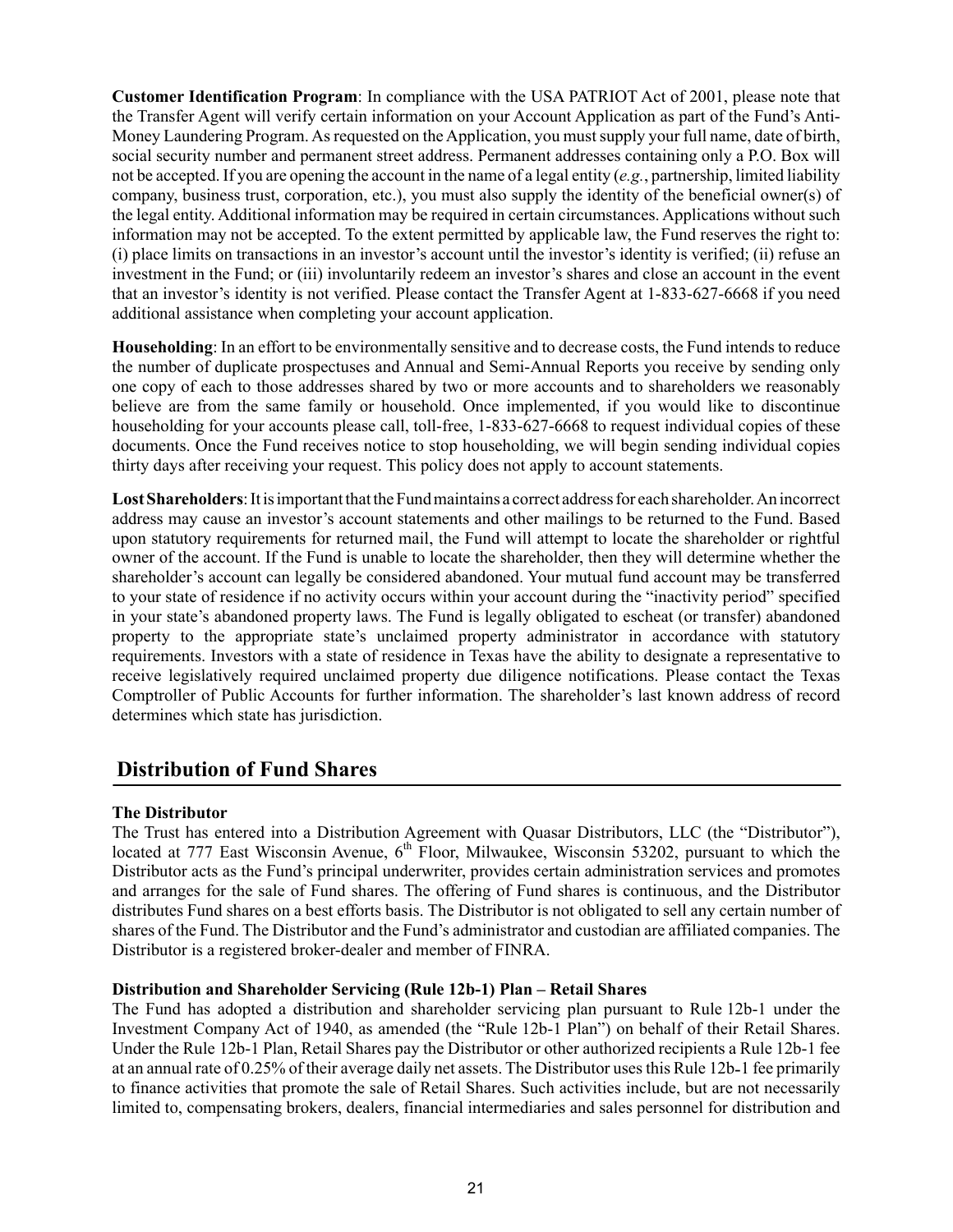shareholder services, printing and mailing prospectuses to persons other than current shareholders, printing and mailing sales literature, and advertising. Because Rule 12b-1 fees are ongoing, over time these fees will increase the cost of your investment in Retail Shares and may cost you more than paying other types of sales charges. The Distributor or the Fund may select financial institutions, such as banks, fiduciaries, custodians, investment advisers and broker-dealers, as agents to provide sales or administrative services for their clients or customers who beneficially own Retail Shares. Financial institutions will receive Rule 12b-1 fees from the Distributor based upon Retail Shares owned by their clients or customers. Institutional Shares of the Fund are not subject to the Rule 12b-1 Plan, and do not pay Rule 12b-1 fees.

#### <span id="page-24-0"></span>**Payments to Financial Intermediaries**

The Advisor, out of its own resources and legitimate profits and without additional cost to the Fund or its shareholders, may provide cash payments to certain intermediaries, sometimes referred to as revenue sharing. The Advisor may make revenue sharing payments to intermediaries for shareholder services or distributionrelated services, such as: marketing support; access to third party platforms; access to sales meetings, sales representatives and management representatives of the intermediary; and inclusion of the Fund on a sales list, including a preferred or select sales list, and in other sales programs. The Advisor may also pay cash compensation in the form of finder's fees that vary depending on the dollar amount of the shares sold. From time to time, and in accordance with applicable rules and regulations, the Advisor may also provide noncash compensation to representatives of various intermediaries who sell Fund shares or provide services to Fund shareholders.

## <span id="page-24-1"></span>**Distributions and Taxes**

#### <span id="page-24-2"></span>**Distributions**

The Fund will make distributions of net investment income and net capital gain, if any, at least annually, typically during the month of December. The Fund may make additional distributions if deemed to be desirable at another time during the year.

All distributions will be reinvested in additional Fund shares unless you choose one of the following options: (1) receive distributions of net capital gain in cash, while reinvesting net investment income distributions in additional Fund shares; (2) receive all distributions in cash; or (3) reinvest net capital gain distributions in additional Fund shares, while receiving distributions of net investment income in cash.

If you wish to change your distribution option, write to or call the Transfer Agent in advance of the payment date of the distribution. However, any such change will be effective only as to distributions for which the record date is five or more calendar days after the Transfer Agent has received the request.

If you elect to receive distributions in cash and the U.S. Postal Service is unable to deliver your check, or if a check remains uncashed for six months, the Fund reserves the right to reinvest the distribution check in your account at the Fund's then current net asset value ("NAV") per share and to reinvest all subsequent distributions.

#### <span id="page-24-3"></span>**Federal Income Tax Consequences**

Changes in income tax laws, potentially with retroactive effect, could impact the Fund's investments or the tax consequences to you of investing in the Fund.

Distributions of the Fund's investment company taxable income (which includes, but is not limited to, interest, dividends, net short-term capital gain and net gain from foreign currency transactions), if any, are generally taxable to the Fund's shareholders as ordinary income. For a non-corporate shareholder, to the extent that the Fund's distributions of investment company taxable income are attributable to and reported as "qualified dividend" income (generally, dividends received by the Fund from U.S. corporations, corporations incorporated in a possession of the U.S., and certain foreign corporations that are eligible for the benefits of a comprehensive tax treaty with the U.S.), such income may be subject to tax at the reduced federal income tax rates applicable to long-term capital gain, if certain holding period requirements have been satisfied by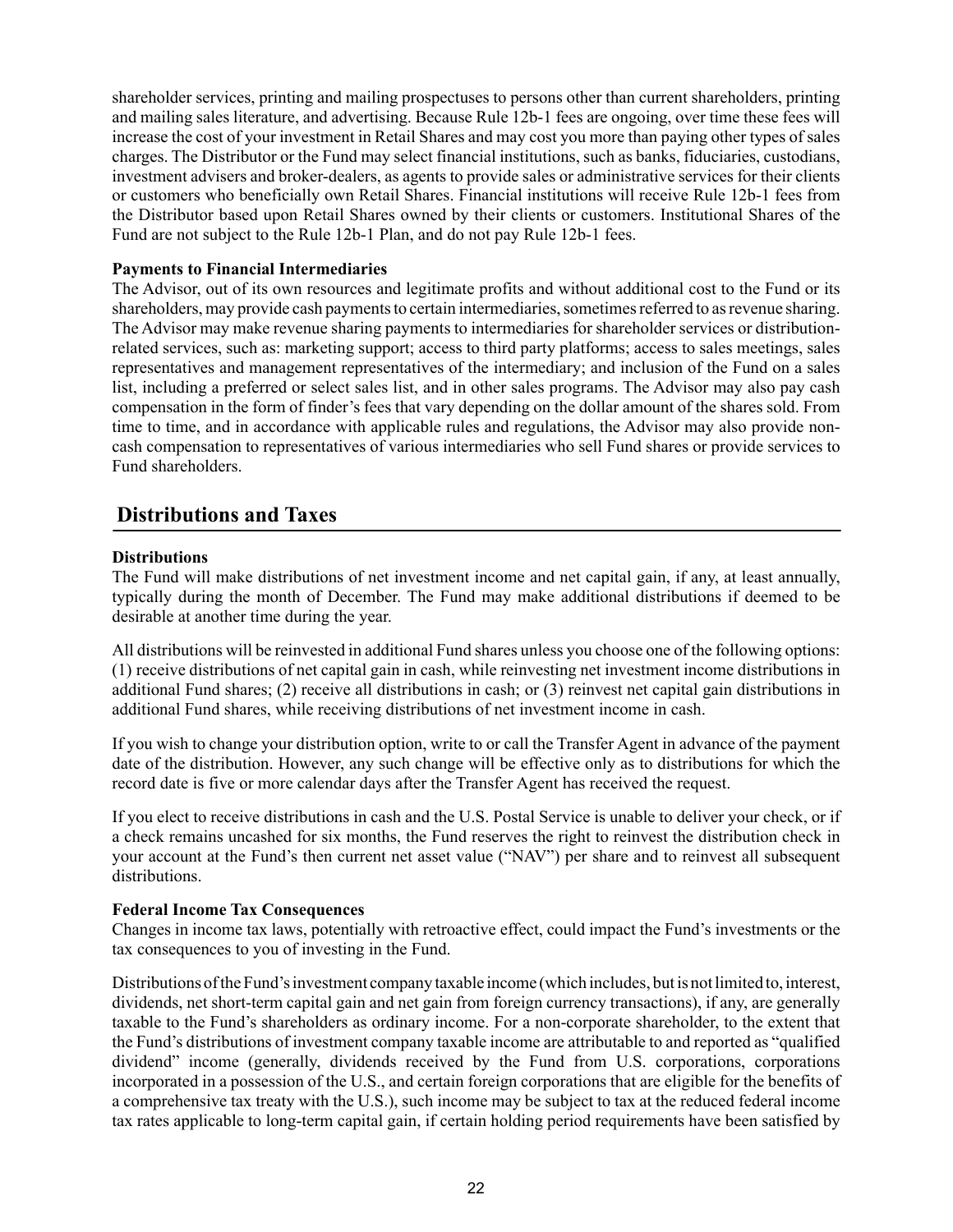the shareholder. For a corporate shareholder, a portion of the Fund's distributions of investment company taxable income may qualify for the intercorporate dividends-received deduction to the extent the Fund receives dividends directly or indirectly from U.S. corporations, reports the amount distributed as eligible for the deduction and the corporate shareholder meets certain holding period requirements with respect to its shares. To the extent that the Fund's distributions of investment company taxable income are attributable to net short-term capital gain, such distributions will be treated as ordinary income and cannot be offset by a shareholder's capital losses from other investments.

Distributions of the Fund's net capital gain (net long-term capital gain less net short-term capital loss) are generally taxable as long-term capital gain regardless of the length of time that a shareholder has owned Fund shares. Distributions of net capital gain are not eligible for qualified dividend income treatment or the dividends-received deduction referred to in the previous paragraph.

You will be taxed in the same manner whether you receive your distributions (of investment company taxable income or net capital gain) in cash or reinvest them in additional Fund shares. Distributions are generally taxable when received. However, distributions declared in October, November or December to shareholders of record and paid the following January are taxable as if received on December 31.

In addition to the federal income tax, certain individuals, trusts and estates may be subject to a Net Investment Income ("NII") tax of 3.8%. The NII tax is imposed on the lesser of: (i) the taxpayer's investment income, net of deductions properly allocable to such income; or (ii) the amount by which the taxpayer's modified adjusted gross income exceeds certain thresholds (\$250,000 for married individuals filing jointly, \$200,000 for unmarried individuals and \$125,000 for married individuals filing separately). The Fund's distributions are includable in a shareholder's investment income for purposes of this NII tax. In addition, any capital gain realized by a shareholder upon a sale, exchange or redemption of Fund shares is includable in such shareholder's investment income for purposes of this NII tax.

Shareholders that sell, exchange or redeem shares generally will have a capital gain or loss from the sale, exchange or redemption. The amount of the gain or loss and the applicable rate of federal income tax will depend generally upon the amount paid for the shares, the amount received from the sale, exchange or redemption (including in-kind redemptions) and how long the shares were held by a shareholder. Gain or loss realized upon a sale, exchange or redemption of Fund shares will generally be treated as a long-term capital gain or loss if the shares have been held for more than one year and, if held for one year or less, as short-term capital gain or loss. Any loss arising from the sale, exchange or redemption of shares held for six months or less, however, is treated as a long-term capital loss to the extent of any distributions of net capital gain received or deemed to be received with respect to such shares. In determining the holding period of such shares for this purpose, any period during which your risk of loss is offset by means of options, short sales or similar transactions is not counted. If you purchase Fund shares (through reinvestment of distributions or otherwise) within 30 days before or after selling, exchanging or redeeming other Fund shares at a loss, all or part of that loss will not be deductible and will instead increase the basis of the new shares.

Some foreign governments levy withholding taxes against dividends and interest income. Although in some countries a portion of these taxes is recoverable, the non-recovered portion will reduce the return on the Fund's securities. If more than 50% of the value of the Fund's total assets at the close of its taxable year consists of stock and securities in foreign corporations, the Fund will be eligible to, and may, file an election with the Internal Revenue Service ("IRS") that would enable the Fund's shareholders, in effect, to receive the benefit of the foreign tax credit with respect to any income taxes paid by the Fund to foreign countries and U.S. possessions. If the Fund makes such an election, you will be notified. Please see the SAI for additional information regarding the foreign tax credit.

The Fund is required to report to certain shareholders and the IRS the adjusted cost basis of Fund shares acquired on or after January 1, 2012 when those shareholders subsequently sell, exchange or redeem those shares. The Fund will determine adjusted cost basis using the average cost method unless you elect in writing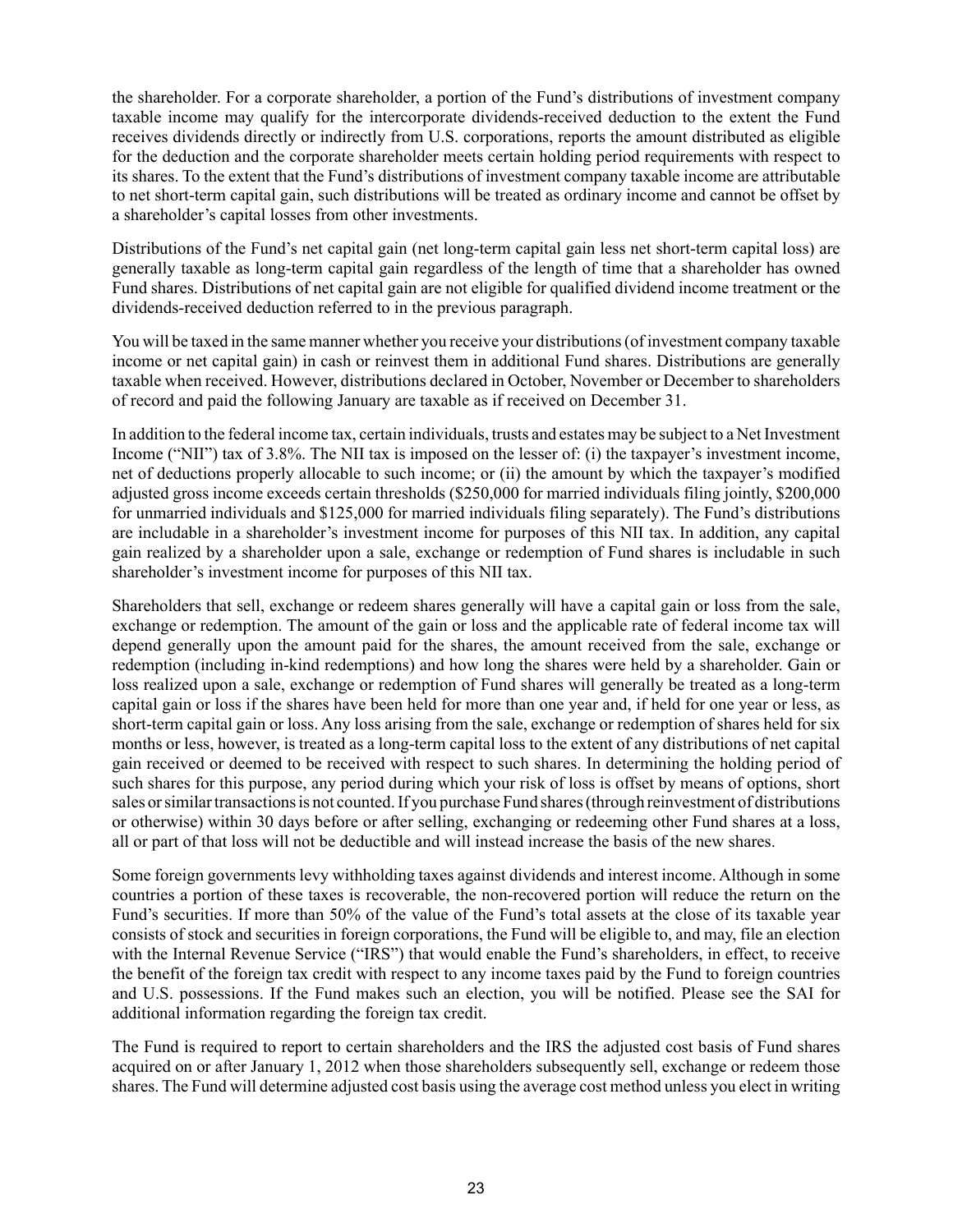any alternate IRS-approved cost basis method. Please see the SAI for more information regarding cost basis reporting.

The federal income tax status of all distributions made by the Fund for the preceding year will be annually reported to shareholders. Distributions made by the Fund may also be subject to state and local taxes. Additional tax information may be found in the SAI.

This section is not intended to be a full discussion of federal income tax laws and the effect of such laws on you. There may be other federal, state, foreign or local tax considerations applicable to a particular investor. You are urged to consult your own tax advisor.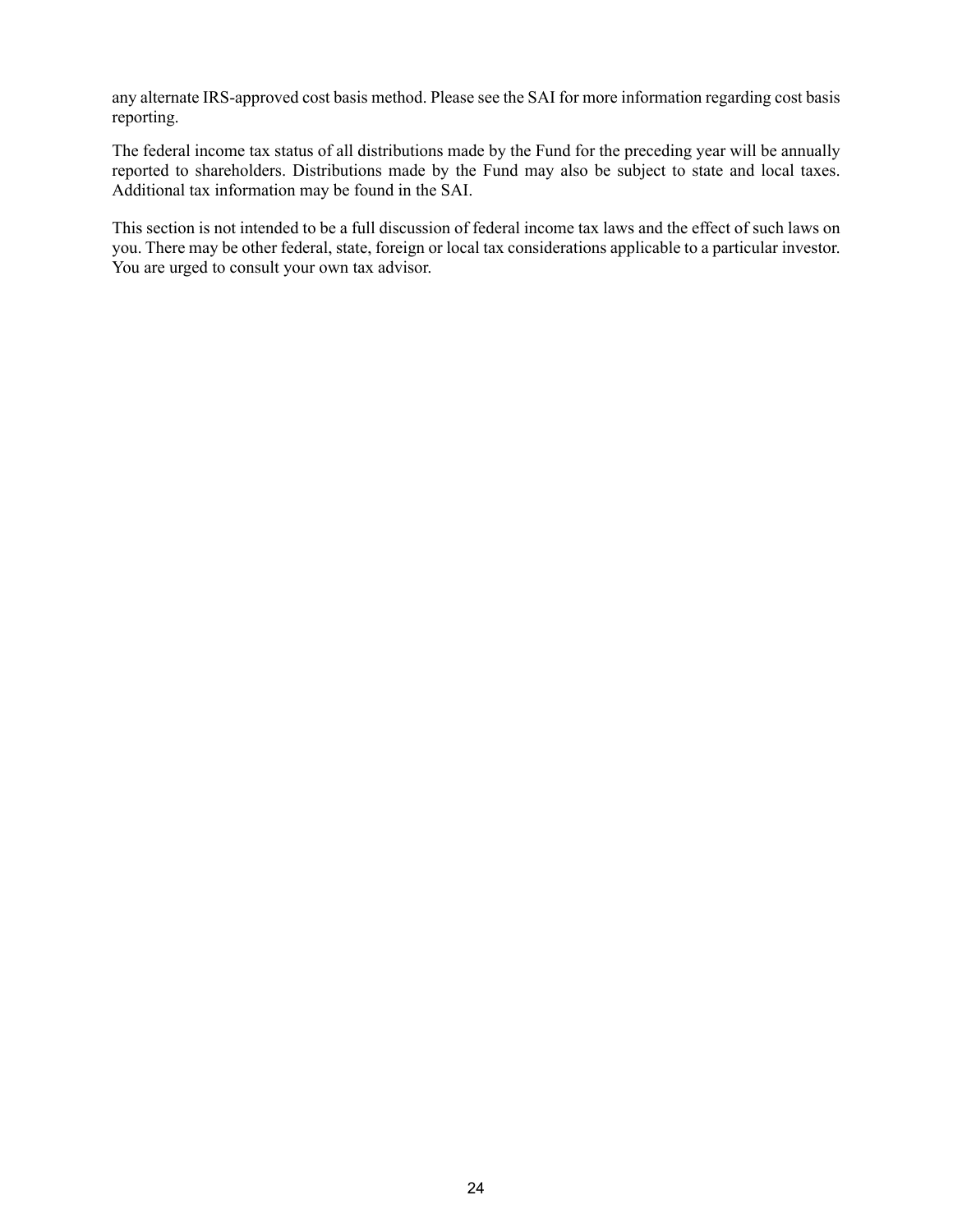## <span id="page-27-0"></span>**Financial Highlights**

The following financial highlights table shows the financial performance information for Institutional Shares and Retail Shares of the International Growth Fund (formerly, Marmont Redwood International Equity Fund) for the fiscal year ended October 31, 2019 and the periods from February 14, 2018 (commencement of operations for Institutional Shares) to October 31, 2018 and September 17, 2018 (commencement of operations for Retail Shares) to October 31, 2018, respectively. The total return in the table represents the rate that you would have earned or lost on an investment in the Fund (assuming you reinvested all dividends). This information has been audited by BBD, LLP, the independent registered public accounting firm of the Fund, whose report along with the Fund's Annual Financial Statements, is included in the Fund's 2019 Annual Report to Shareholders, which is available upon request.

| <b>Year Ended</b><br>October 31, 2019 | February 14, 2018*<br>through<br>October 31, 2018 |                 |
|---------------------------------------|---------------------------------------------------|-----------------|
| \$9.15                                | \$10.00                                           |                 |
|                                       |                                                   |                 |
| 0.09                                  |                                                   | 2               |
| 0.99                                  | (0.85)                                            |                 |
| 1.08                                  | (0.85)                                            |                 |
| \$10.23                               | \$9.15                                            |                 |
| 11.80%                                | $(8.50)\%$                                        |                 |
|                                       |                                                   |                 |
| \$7,069                               | \$9,580                                           |                 |
|                                       |                                                   |                 |
| 4.57%                                 | 11.31%                                            | $\! + \!\!\!\!$ |
| 1.00%                                 | 1.00%                                             | $+$             |
|                                       |                                                   |                 |
| $(2.63)\%$                            | $(10.25)\%$                                       |                 |
| 0.94%                                 | 0.06%                                             | $\! + \!\!\!\!$ |
| 81%                                   | 53%                                               | $\land$         |
|                                       |                                                   |                 |

\* Commencement of operations for Institutional Shares was February 14, 2018.

+ Annualized

^ Not Annualized

 $1$  The net investment income per share was calculated using the average shares outstanding method.

<sup>2</sup> Amount is less than \$0.01 per share.

<sup>3</sup> Portfolio turnover was calculated on the basis of the Fund as a whole. The rate presented represents portfolio turnover for the entire fiscal year.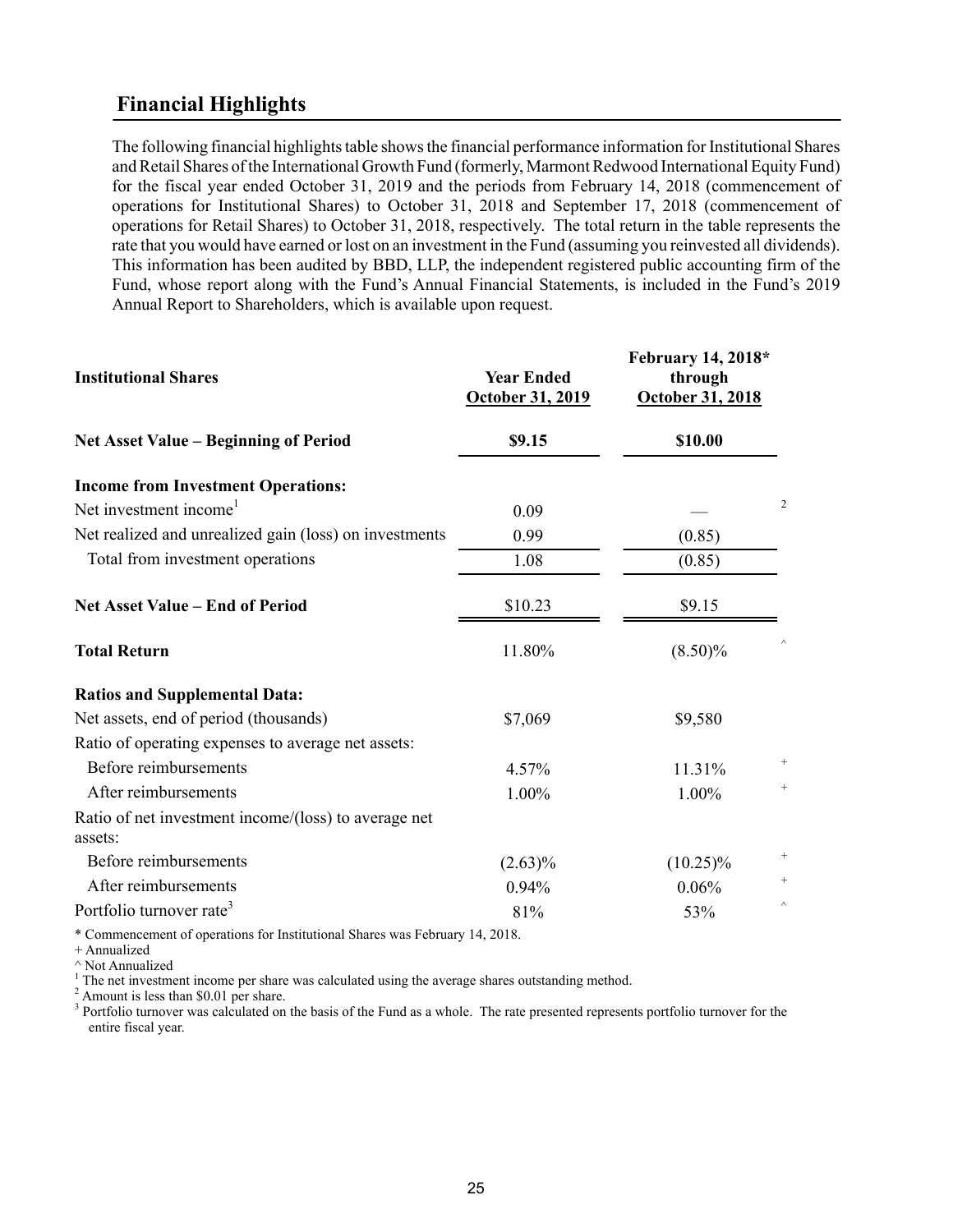| <b>Retail Shares</b>                                   | <b>Year Ended</b><br>October 31, 2019 | September 17, 2018*<br>through<br>October 31, 2018 |
|--------------------------------------------------------|---------------------------------------|----------------------------------------------------|
| <b>Net Asset Value - Beginning of Period</b>           | <u>\$9.15</u>                         | <b>\$10.32</b>                                     |
| <b>Income from Investment Operations:</b>              |                                       |                                                    |
| Net investment income/ $\left(\text{loss}\right)^1$    | 0.07                                  | (0.01)                                             |
| Net realized and unrealized gain (loss) on investments | 0.98                                  | (1.16)                                             |
| Total from investment operations                       | 1.05                                  | (1.17)                                             |
| <b>Net Asset Value - End of Period</b>                 | \$10.20                               | \$9.15                                             |
| <b>Total Return</b>                                    | 11.48%                                | $(11.34)\%$                                        |
| <b>Ratios and Supplemental Data:</b>                   |                                       |                                                    |
| Net assets, end of period (thousands)                  | \$2,479                               | \$2,390                                            |
| Ratio of operating expenses to average net assets:     |                                       |                                                    |
| Before reimbursements                                  | 4.88%                                 | $^{+}$<br>4.43%                                    |
| After reimbursements                                   | 1.25%                                 | $^{+}$<br>1.25%                                    |
| Ratio of net investment income (loss) to average net   |                                       |                                                    |
| aspetfore reimbursements                               | $(2.87)\%$                            | $^{+}$<br>$(3.99)\%$                               |
| After reimbursements                                   | 0.76%                                 | $^{+}$<br>$(0.81)\%$                               |
| Portfolio turnover rate <sup>2</sup>                   | 81%                                   | $\wedge$<br>53%                                    |

\* Commencement of operations for Retail Shares was September 17, 2018.

+ Annualized

 $^\wedge$  Not Annualized

<sup>1</sup> The net investment income/(loss) per share was calculated using the average shares outstanding method.<br><sup>2</sup> Portfolio turnover was calculated on the basis of the Fund as a whole. The rate presented represents portfolio entire fiscal year.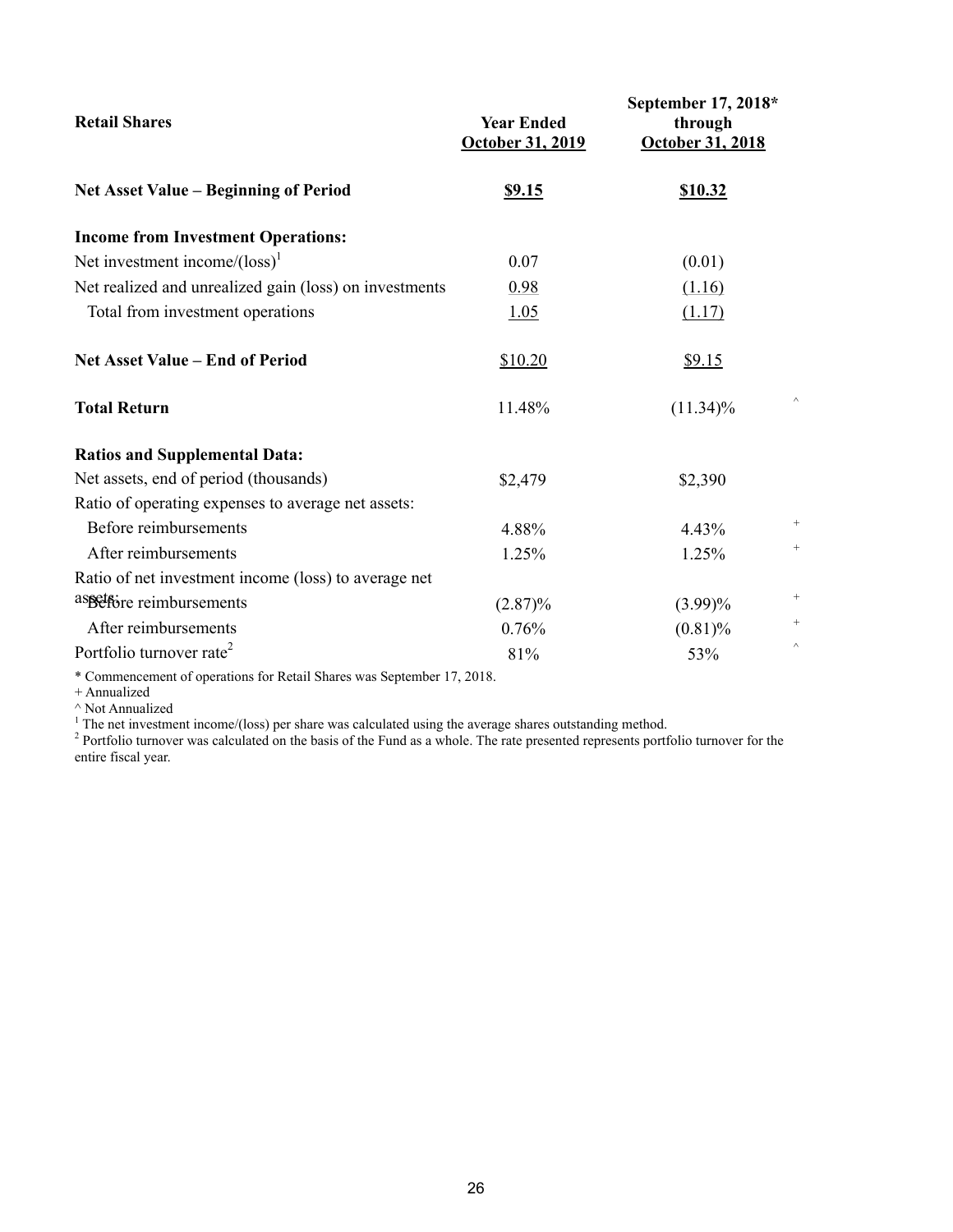## **PRIVACY NOTICE**

Protecting the privacy of Fund shareholders is important to us. The following is a description of the practices and policies through which we protect the privacy and security of your non-public personal information.

#### **What Information We Collect**

We collect and maintain information about you so that we can open and maintain your account in the Fund and provide various services to you. We collect non-public personal information about you from the following sources:

- information we receive about you on applications or other forms;
- information you give us orally; and
- information about your transactions with us or others.

The types of non-public personal information we collect and share can include:

- social security number;
- account balances;
- account transactions;
- transaction history;
- wire transfer instructions; and
- checking account information.

#### **What Information We Disclose**

We do not disclose any non-public personal information about shareholders or former shareholders of the Fund without the shareholder's authorization, except as permitted by law or in response to inquiries from governmental authorities. We may share information with affiliated parties and unaffiliated third parties with whom we have contracts for servicing the Fund. We will provide unaffiliated third parties with only the information necessary to carry out their assigned responsibility.

#### **How We Protect Your Information**

All shareholder records will be disposed of in accordance with applicable law. We maintain physical, electronic and procedural safeguards to protect your non-public personal information and require third parties to treat your non-public personal information with the same high degree of confidentiality.

In the event that you hold shares of the Fund through a financial intermediary, including, but not limited to, a broker-dealer, bank or trust company, the privacy policy of your financial intermediary would govern how your non-public personal information would be shared with unaffiliated third parties.

If you have any questions or concerns regarding this notice or our Privacy Policy, please contact us at 1 833 627-6668.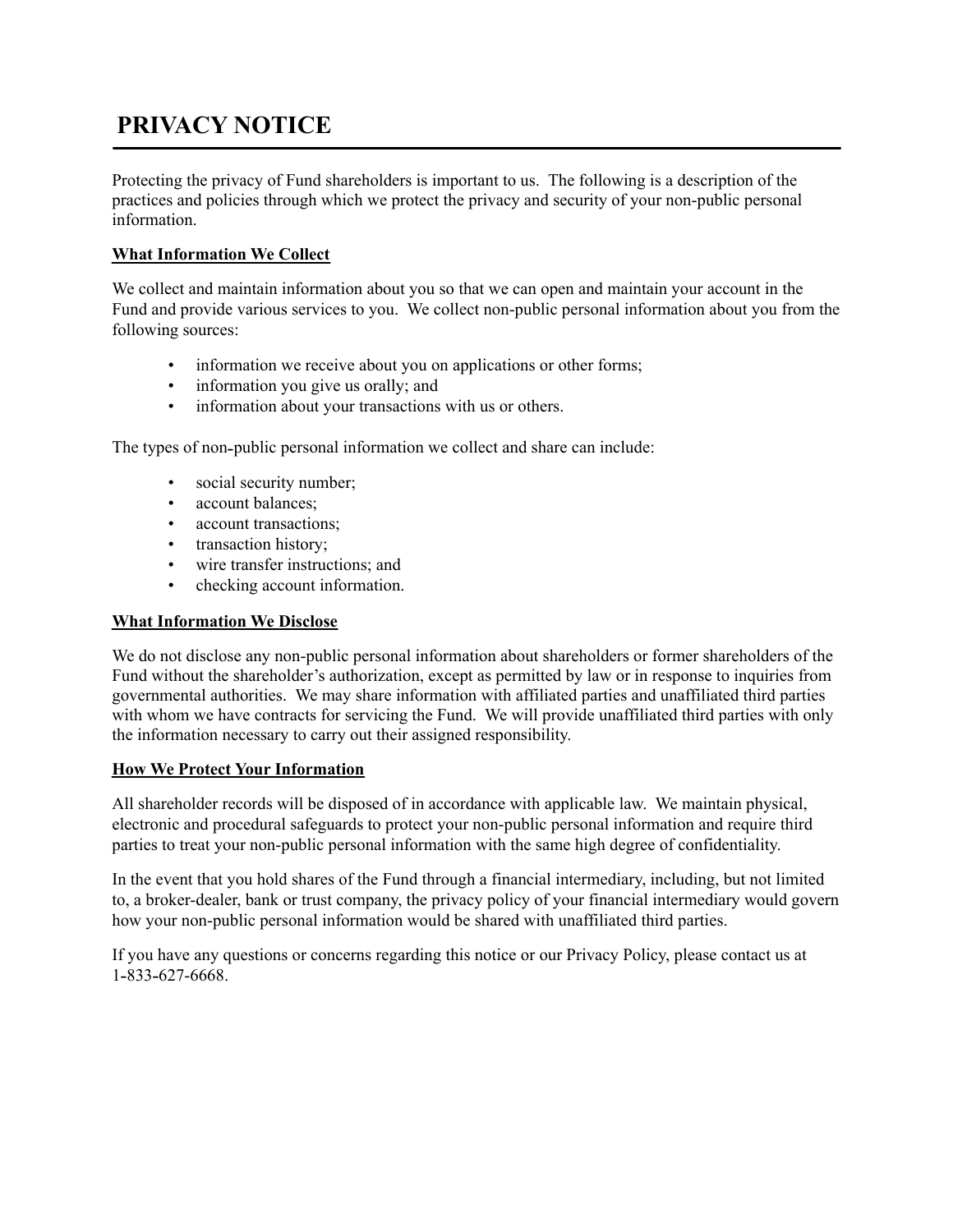#### **Investment Advisor**

Marmont Partners LLC 925 W. Lancaster Avenue, Suite 220 Bryn Mawr, Pennsylvania 19010

#### **Investment Sub-Advisor**

Hardman Johnston Global Advisors LLC 300 Atlantic Street, Suite 601 Stamford, Connecticut 06901

#### **Independent Registered Public Accounting Firm**

BBD, LLP 1835 Market Street, 3rd Floor Philadelphia, Pennsylvania 19103

#### **Legal Counsel**

Godfrey & Kahn, S.C. 833 East Michigan Street, Suite 1800 Milwaukee, Wisconsin 53202

#### **Custodian**

U.S. Bank, N.A. Custody Operations 1555 North River Center Drive, Suite 302 Milwaukee, Wisconsin 53212

#### **Transfer Agent, Fund Accountant and Fund Administrator**

U.S. Bancorp Fund Services, LLC 615 East Michigan Street Milwaukee, Wisconsin 53202

#### **Distributor**

Quasar Distributors, LLC 777 East Wisconsin Avenue,  $6<sup>th</sup>$  Floor Milwaukee, Wisconsin 53202

#### **Compliance Services**

Vigilant Compliance, LLC 223 Wilmington West Chester Pike, Suite 216 Chadds Ford, Pennsylvania 19317